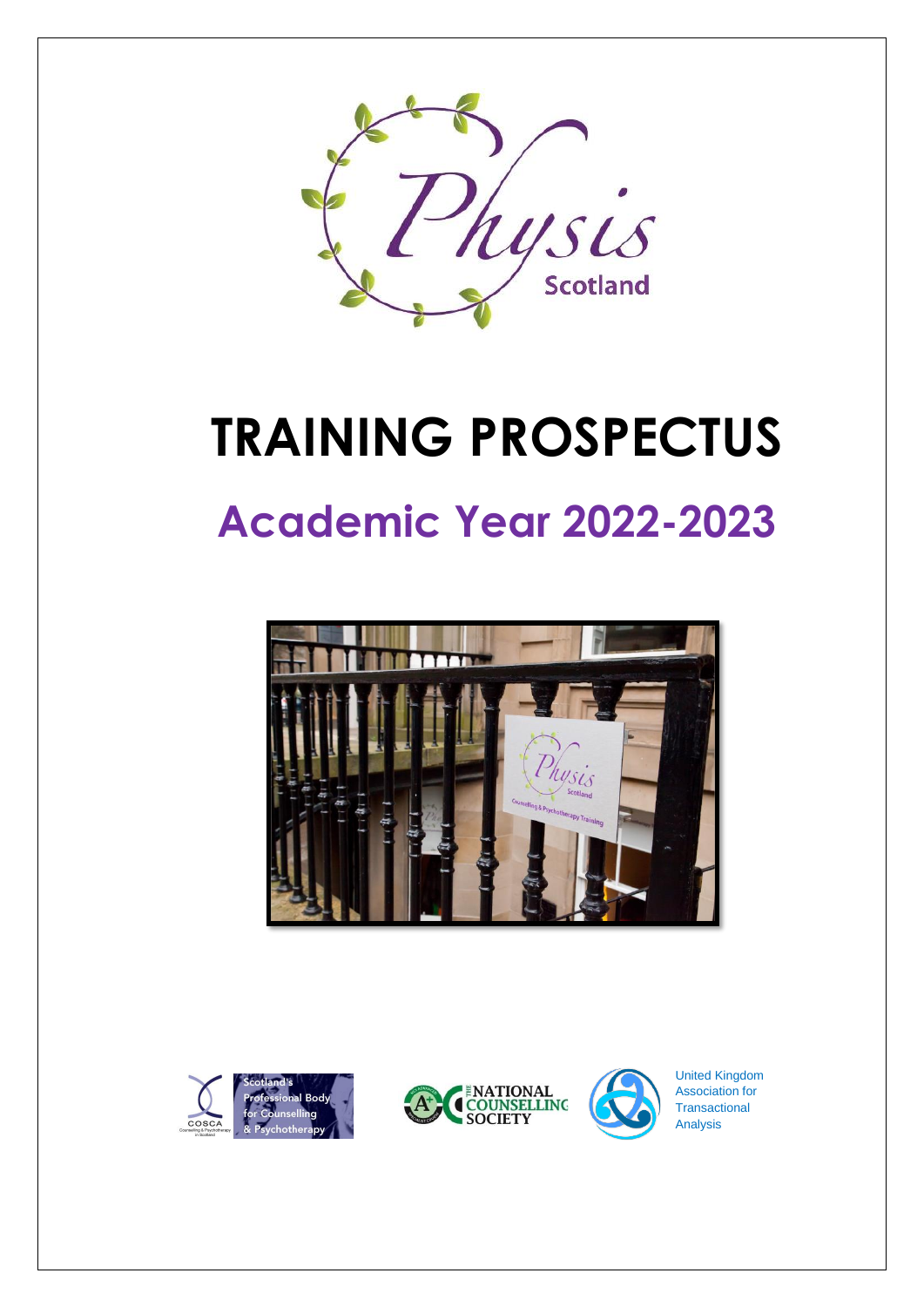

| <b>CONTENTS</b> |  |
|-----------------|--|
|                 |  |
|                 |  |
|                 |  |
|                 |  |
|                 |  |
|                 |  |
|                 |  |
|                 |  |
|                 |  |
|                 |  |
|                 |  |
|                 |  |
|                 |  |
|                 |  |
|                 |  |
|                 |  |
|                 |  |
|                 |  |
|                 |  |
|                 |  |
|                 |  |
|                 |  |
|                 |  |
|                 |  |
|                 |  |
|                 |  |
|                 |  |
|                 |  |
|                 |  |
|                 |  |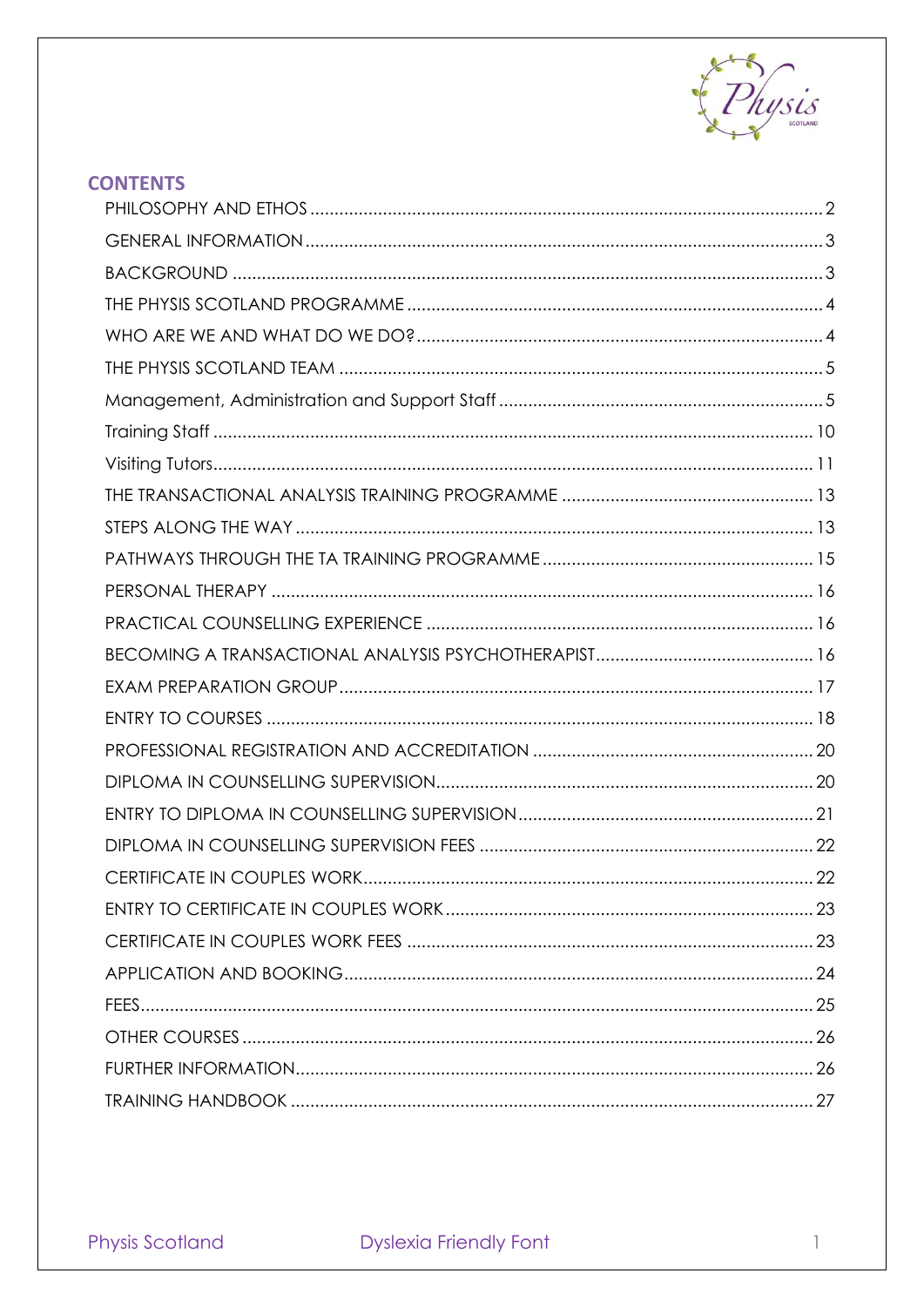

## <span id="page-2-0"></span>**PHILOSOPHY AND ETHOS**

Physis Scotland is committed to offering in depth, post graduate counselling and psychotherapy training based firmly in the humanistic and integrative tradition and centred in the core theory of Transactional Analysis.

Our Training provides:

- Training at postgraduate (Masters) level, using TA as the core theoretical model and including theory from psychodynamic, attachment, object relations, body psychotherapy, existential and other approaches
- An emphasis not only on high standards of formal/academic training but also on the development and creative use of knowledge gained in training and practice, and of personal qualities of creativity, openness, warmth and maturity
- An emphasis on the development and use of the psychotherapeutic relationship as the medium for change and growth, and the recognition of each person's capacity for self- healing as a sovereign individual with responsibility for their self
- Training that reflects the belief that individual growth and healing involves the integration of body, feeling, mind, soul and spirit
- An individually focussed training process recognising difference and diversity
- Training aimed to facilitate the development and commitment of energy to maintain the following goals:
	- (i) Curiosity
	- (ii) Capacity for critical self-reflection
	- (iii) Capacity for self-directed learning
	- (iv) Ability to listen and respond with compassion and respect

(v) Awareness of prejudice and the ability to respond openly to issues of difference and diversity of all kinds

(vi) Awareness and sensitivity to the political, social, cultural, religious and spiritual contexts of people's lives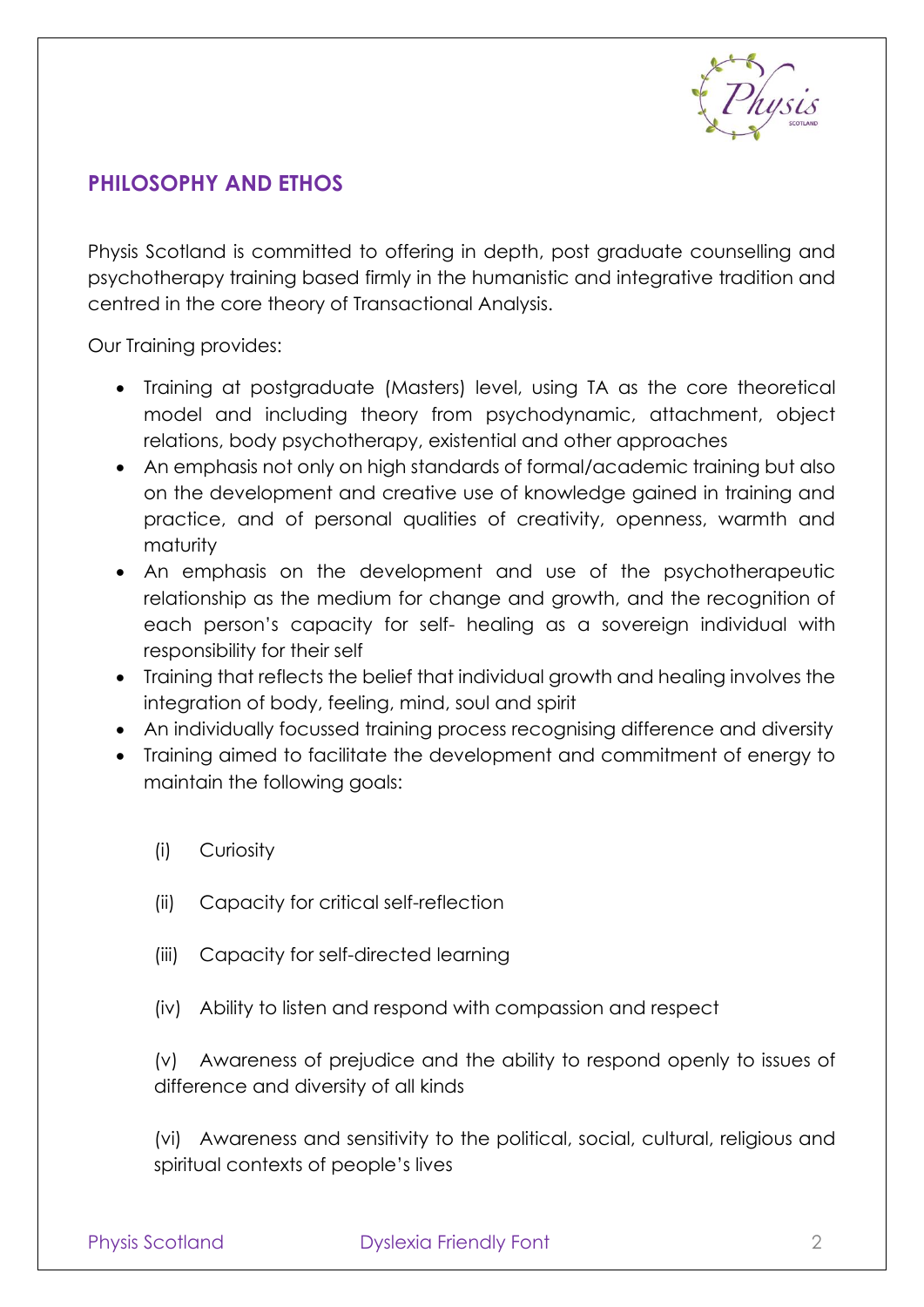

- (vii) In-depth self-reflection
- (viii) Self-awareness and commitment to self-development

#### <span id="page-3-0"></span>**GENERAL INFORMATION**

The name 'Physis' represents the organisation's core values and beliefs:

PHYSIS (pronounced Fie-sis):

- **垫** The natural force for growth and development present in every living thing
- **W** The natural drive within an organism towards full realisation of its potential
- **W** Energy for development, integration and ultimately for transcendence

## <span id="page-3-1"></span>**BACKGROUND**

Physis Scotland was established in 2017, when Directors Fiona Cook and Fiona Firman set out to create an exciting new home for Transactional Analysis (TA) training. The organisation has grown and developed substantially since this time, and we now have two more Directors – Sheila Beare and Jennie Miller.

The TA training programme in Scotland has a long and proud history, having previously been delivered by the *Counselling and Psychotherapy Training Institute*  (CPTI) and *Physis Training*.

Physis Scotland is committed to offering in depth, post graduate counselling and psychotherapy training based firmly in the humanistic and integrative tradition and centred in the core theory of Transactional Analysis.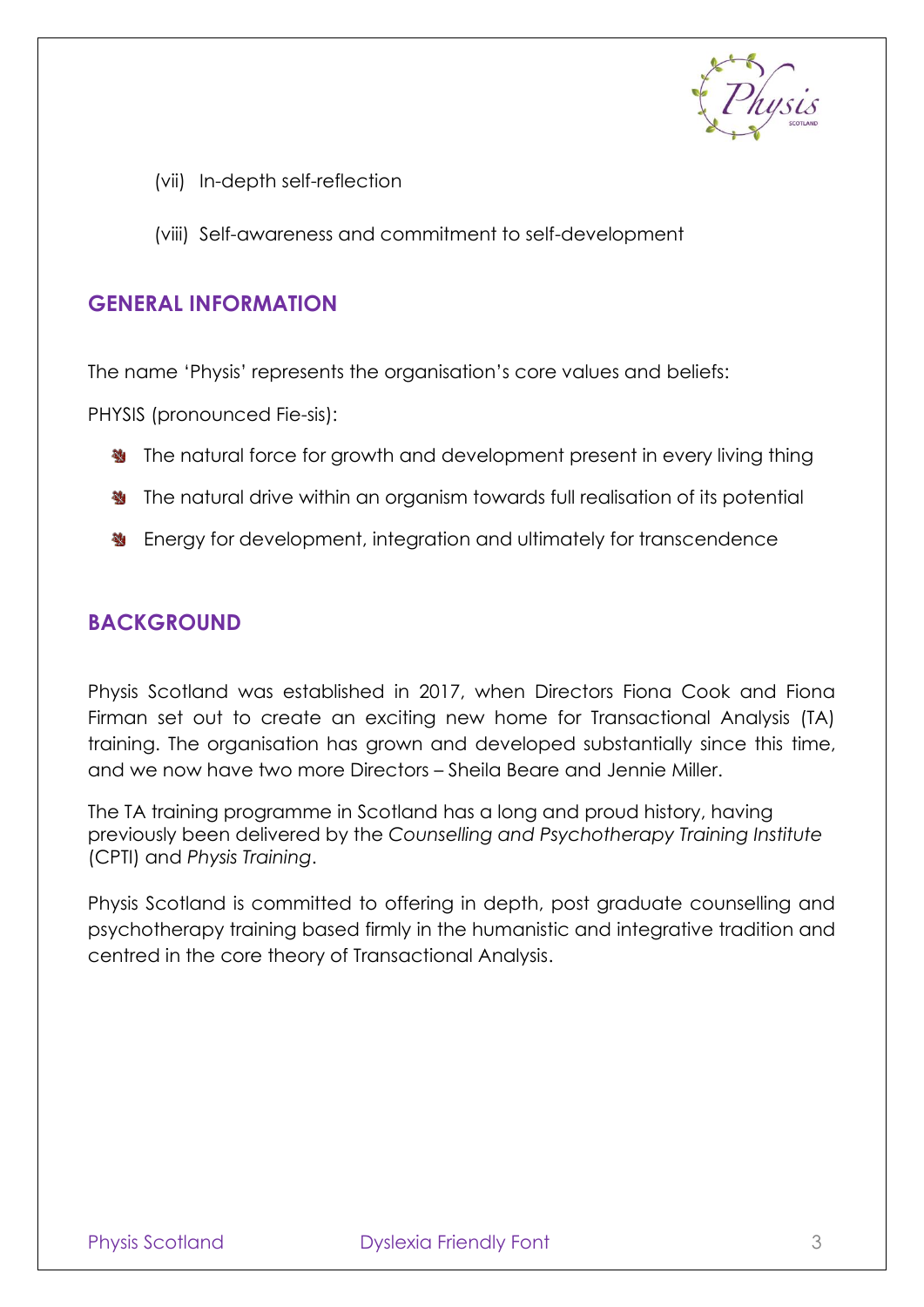

## <span id="page-4-0"></span>**THE PHYSIS SCOTLAND PROGRAMME**

Physis Scotland offers the highest standards of education and professional development in TA practice. The psychotherapy training programme meets the registration requirements of the UKCP under the auspices of the United Kingdom Association for Transactional Analysis (UKATA). We also offer a Counselling Diploma reaching the standards required for validation by COSCA, the Scottish Body for Counselling. The Physis Scotland TA Training Programme in Edinburgh is committed to excellence in all aspects of the development of TA Counsellors, and Psychotherapists.

## <span id="page-4-1"></span>**WHO ARE WE AND WHAT DO WE DO?**

Physis Scotland provides educational programmes that can lead to professional recognition. These are:

COSCA Validated Diploma in TA Counselling (a recognised Counselling Qualification with both COSCA and BACP). (Please note this is a qualification in psychotherapeutic counselling rather than a course linked to the award of CTA (Counselling) offered by EATA).

Certified Transactional Analyst (CTA (P)) & UKCP Registration as a Psychotherapist

COSCA Validated Diploma in Counselling Supervision

We are always willing to answer questions and provide additional information on our training programmes; please contact us by email [enquiries@physisscotland.co.uk](mailto:enquiries@physisscotland.co.uk) For a detailed specification of the main programmes, our Training Handbook is available as a PDF file on request from our Directors of Training.

All applicants for the Counselling Diploma and Psychotherapy training programmes, along will be invited to an interview, where their objectives and aims can be discussed with the Directors of Training and trainers.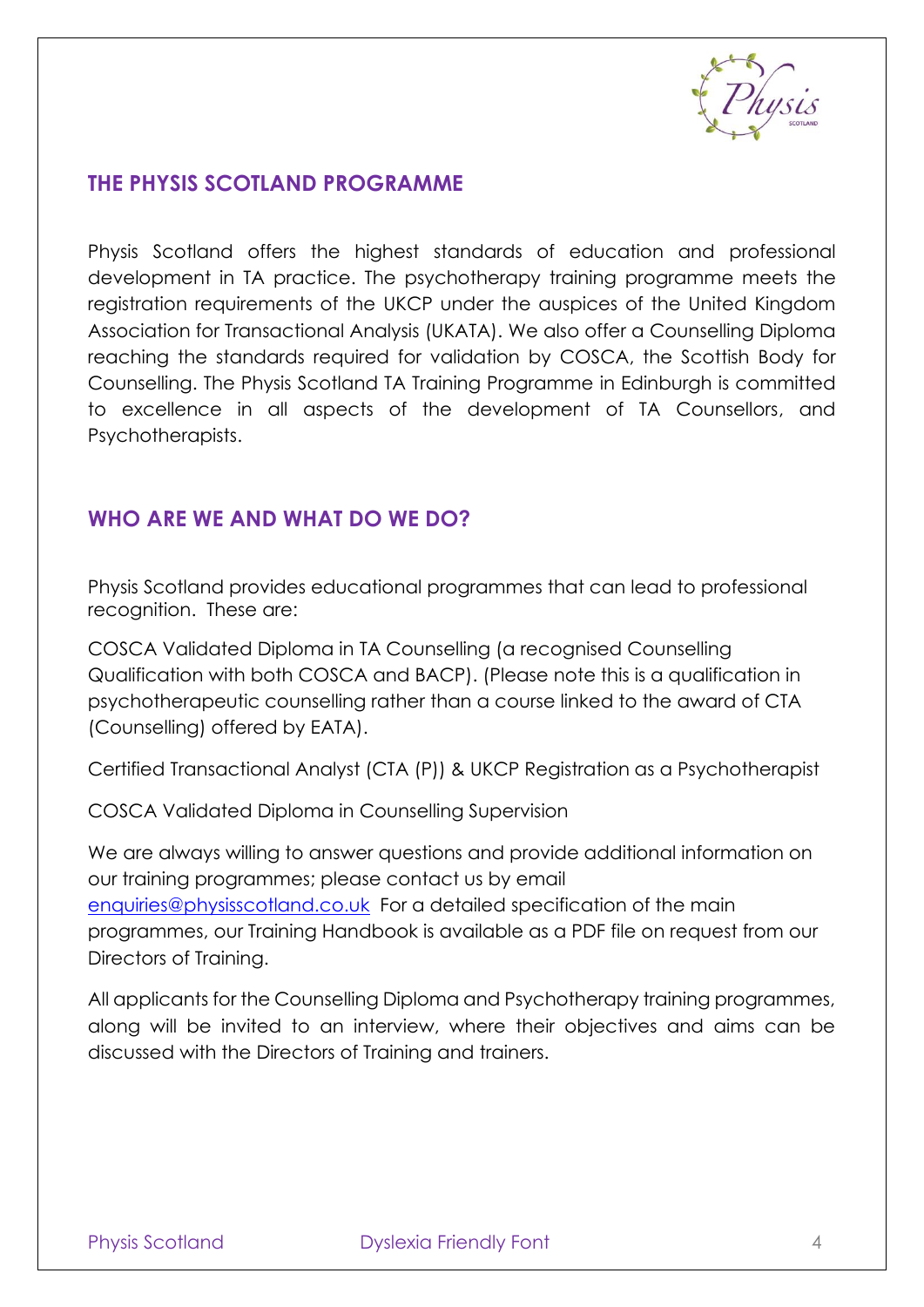

## <span id="page-5-0"></span>**THE PHYSIS SCOTLAND TEAM**

#### <span id="page-5-1"></span>**Management, Administration and Support Staff**



## *Fiona Firman, PTSTA Director of Training and Foundation Year Core Tutor*

Working in partnership with Fiona Cook, Fiona has overall charge of the ongoing Physis Scotland Counselling and Psychotherapy training programme, its syllabus and accreditation with UKATA, UKCP and COSCA. She also plans the annual calendar and CPD workshops.

Fiona co-teaches on the Foundation Year programme and liaises with all other trainers involved in delivery of the courses offered at Physis Scotland. She is the contact point for all trainees currently attending the programme.

Fiona has a busy full-time psychotherapy and supervision practice in central Edinburgh - [Chrysallis Counselling & Psychotherapy](https://www.chrysalliscounselling.co.uk/) - where she works with individuals and couples, as well as being a qualified supervisor and trainer. She is an accredited COSCA Diploma trainer. She is passionate about teaching TA and supporting people's growth and development on a personal and professional basis through the use of TA. Fiona has extensive experience in working with adult survivors of childhood sexual abuse within the voluntary & statutory sectors, as well as in her private practice. She also has a special interest in working with clients who have a Borderline process and/or a formal diagnosis of Borderline Personality Disorder.



and CPD workshops.

## *Fiona Cook, PTSTA Director of Training and Foundation Year Core Tutor*

Working in partnership with Fiona Firman, Fiona has overall charge of the ongoing Physis Scotland Counselling and Psychotherapy training programme, its syllabus and accreditation with UKATA, UKCP and COSCA. She also plans the annual training calendar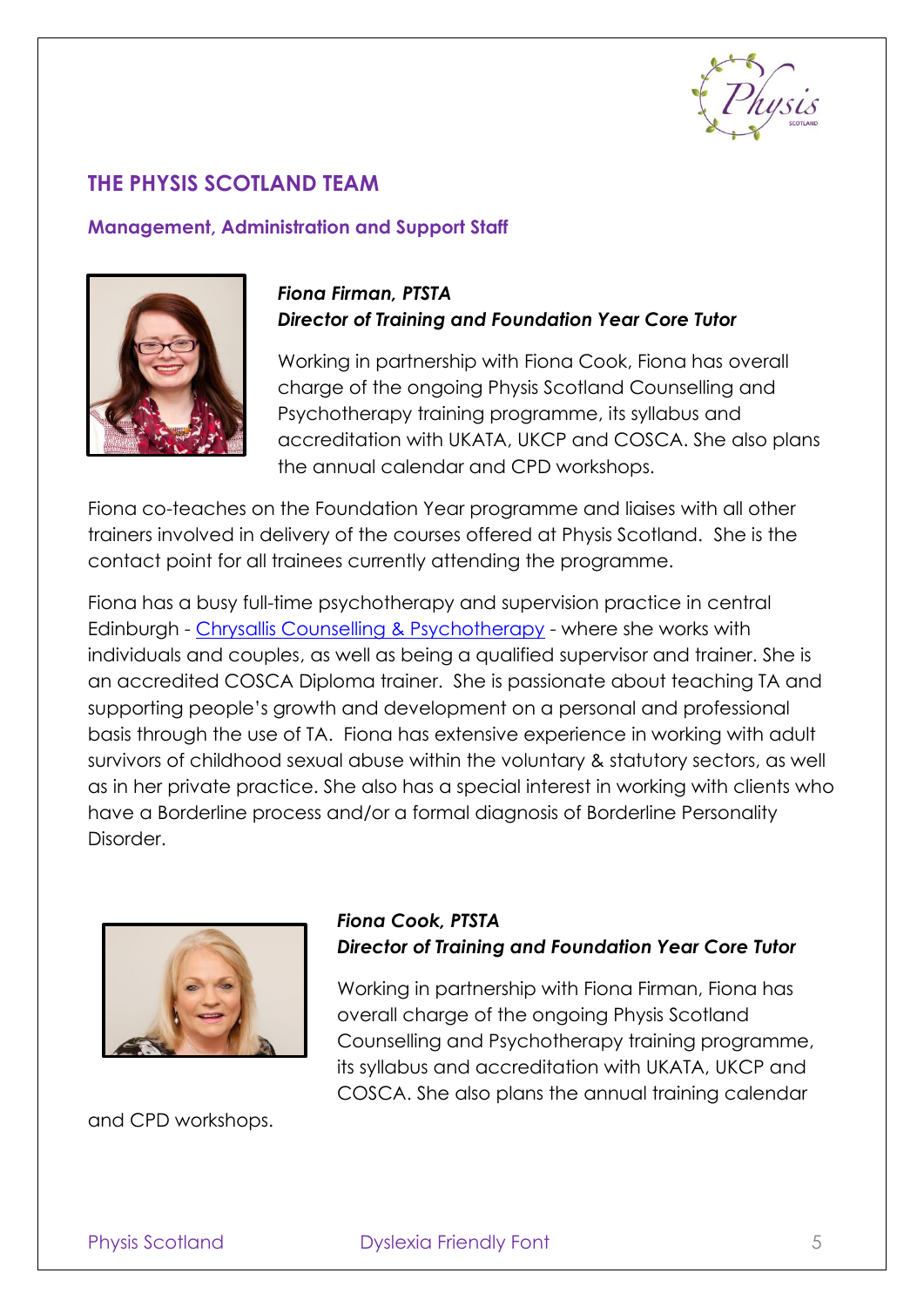

Fiona co-teaches on the Foundation Year programme and liaises with all other trainers involved in delivery of the courses offered at Physis Scotland. She is the contact point for all trainees currently attending the training programme.

Fiona is a Certified Transactional Analyst and UKCP Registered Psychotherapist and has a small private practice in Edinburgh. She is also a qualified supervisor and COSCA accredited Diploma trainer.

She has a background in the NHS as a Registered Nurse Teacher and Facilitator and also owns a successful freelance practice development consultancy business, (smallchangeBIGDIFFERENCE). Using TA, working with healthcare agencies across the UK and more recently in Australia in this capacity.

Fiona is passionate about TA and having a TA presence in Scotland and uses her knowledge and experience in all aspects of her work with clients as a facilitator of personal change, transformation and enhanced autonomy.



#### *Sheila Beare, PTSTA Director and Advanced Year 1 Core Tutor*

Working in partnership with Fiona Firman, Fiona Cook and Jennie Miller, Sheila is part of the continuous reviewal and development process that Physis Scotland employ. Sheila is excited to be leading the development of our Physis Scotland Alumni community and working with this group to enable an ongoing connectedness for former students.

Sheila also works with Fiona Firman and Fiona Cook to deliver the Foundation Year programme.

Sheila is an experienced Transactional Analysis UKCP registered psychotherapist, supervisor and trainer, working with individuals, groups and organisations. She has a thriving full-time practice based in Markinch, Fife which she has developed since 2003. Sheila is a COSCA accredited Diploma and Counselling Skills trainer. Her philosophy of training is to bring what we read on the page to life.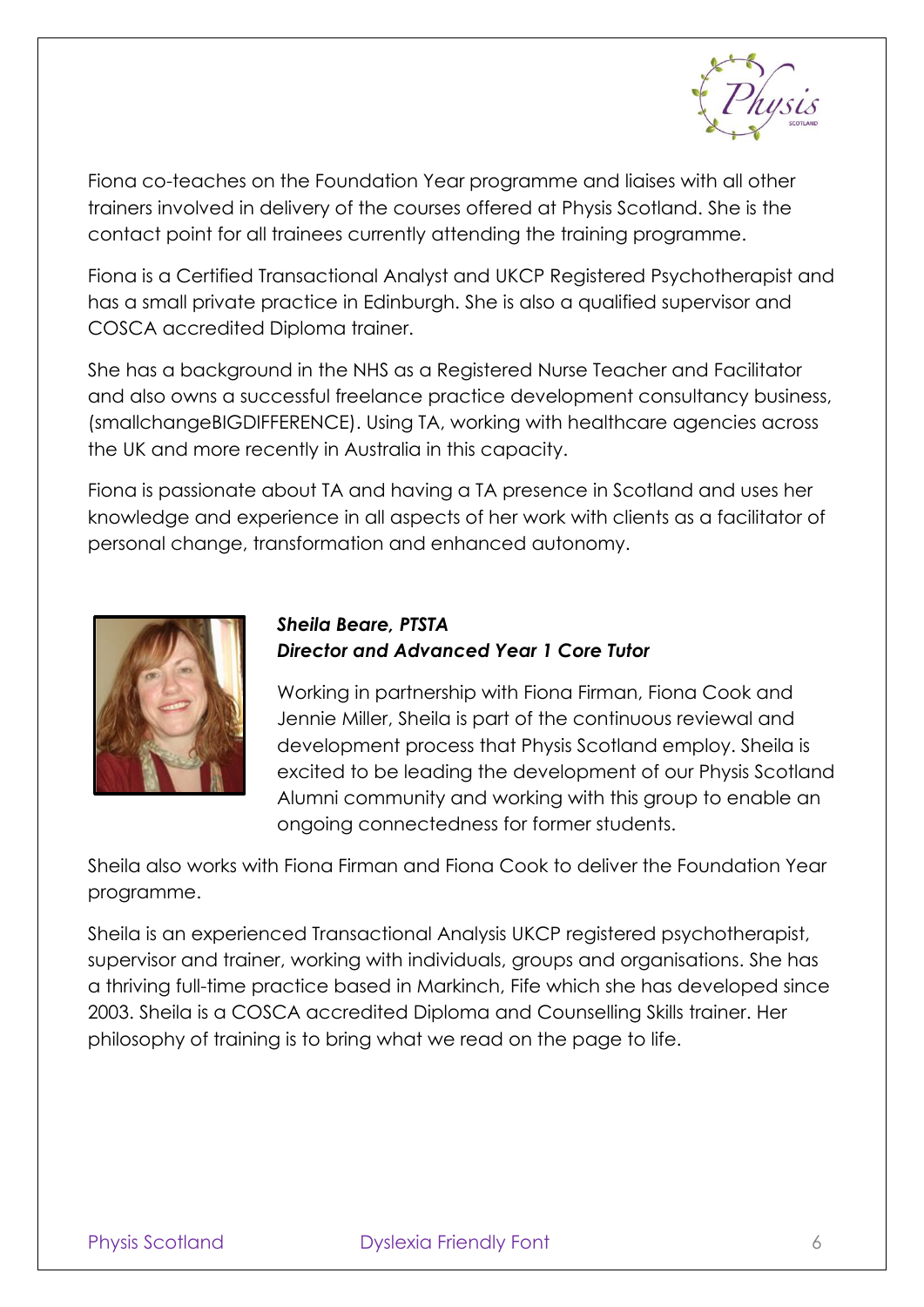



## **Jennie Miller, PTSTA**  *Director and Advanced Year 2 Core Tutor, Certificate in Couples Work Tutor*

Jennie is a Transactional Analysis Psychotherapist based in Edinburgh. In her private practice she sees individuals and couples, as well as being a qualified supervisor and

trainer. With many years of experience in working with couples, Jennie has also delivered training in her model *The Key to Couple Work*, a short-term dynamic programme of therapy with any two people in a relationship; this has included the MOD and their Welfare Officers. This popular course is now available at Physis Scotland.

A published author of "*Boundaries, Say No Without Guilt*" Harper Collins, a self-help book on all aspects of boundaries based on TA as well as many articles in the popular press including The Times, Guardian, Telegraph and magazines. Jennie also enjoys therapeutic story telling which is included in her training as well as a one-day course in how to use this ancient art.

Looking ahead, Jennie will be helping to expand the library at Physis Scotland and exploring the possibility of setting up a low-cost counselling service. This is something the whole team feel would be of benefit to our students and provide a valuable service to the local community.



## *Olivia Burroughs Administrator*

Olivia is a History of Art Graduate with several years of Customer Service experience. She is an experienced Events Manager and has a passion for digital marketing and communications. Olivia has a special interest in working with small organisations and supporting their growth and

development. At Physis Scotland, Olivia supports all aspects of the day-to-day running and administration. Olivia is currently completing a Diploma in Digital Marketing.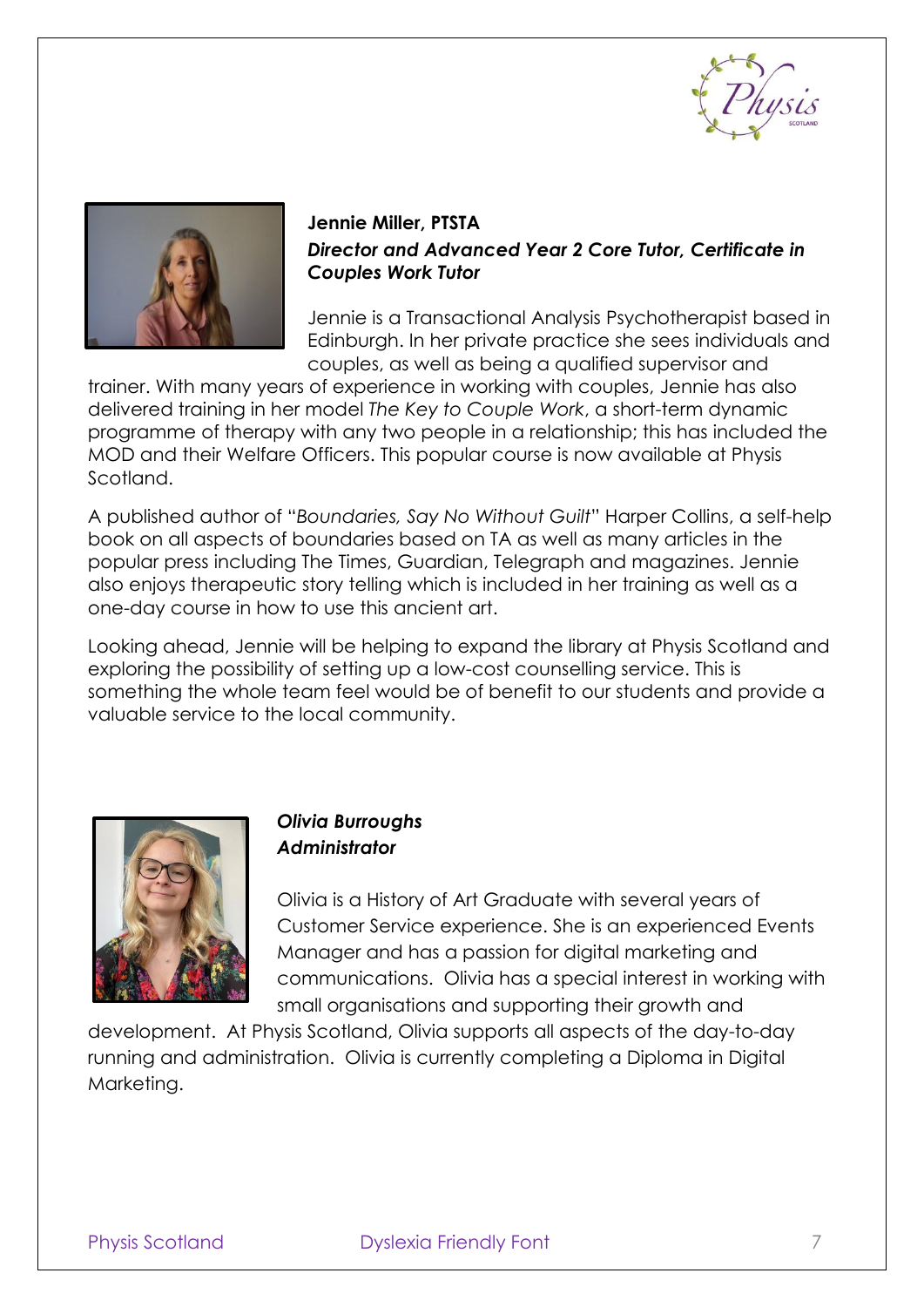



#### *Dee Gillespie Programme & Placement Advisor*

Dee is a TA Counsellor in [private practice](https://www.counselling-directory.org.uk/counsellors/dee-gillespie) in Edinburgh. She has considerable background experience in training programme administration and management and has been involved with the TA training programme in Scotland since 2008.

Dee provides a variety of support for Physis Scotland, including policy development, the development of Physis publications and general programme and placement support. Dee is currently on maternity leave



## *Mary O'Neill, PhD, MSc TA Counselling Academic Student Support Advisor*

and plans to start back with us in September 2023.

Mary O'Neill works in private practise in East Lothian; she has a UKATA Diploma in TA counselling (2006) and a Masters in TA Counselling from Queen Margaret University (2015). Her areas of counselling and research interest are in working with clients who've experienced a hostile and stressful work environment. She is also an EMDR accredited practitioner.

Prior to her career as a counsellor, Mary worked as a postdoctoral research fellow at the universities of Leeds and Edinburgh in the field of molecular biology and genetics. Since 2004, she has taught Physiology and Human Biology at Edinburgh college and uses her knowledge of biology to inform her work with clients who have experienced trauma.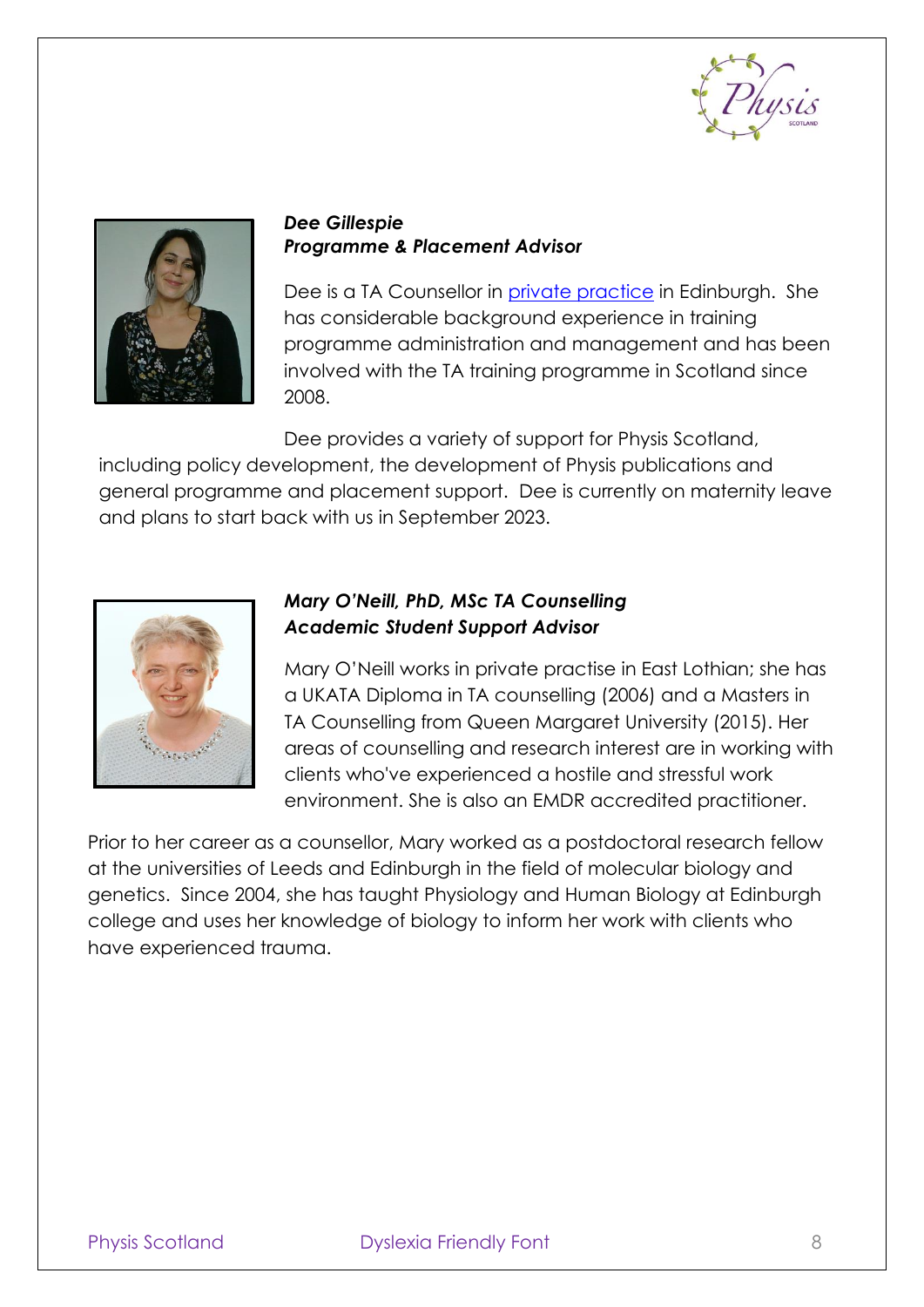



#### *Lisa Cherry-Byrnes Placement Advisor*

Lisa is a TA psychotherapeutic counsellor working in private practice in Edinburgh and Midlothian, she has been seeing clients since 2013. Lisa also holds her Diploma in Counselling Supervision and values and continues to grow through this co-created space of supporting other counsellors in this way. Last year Lisa enjoyed the opportunity of supporting 2 pre supervision groups of Physis TA trainees to prepare for

their first placements and hopes to do so again. She is looking forward to extending this support through the placement advisor role with Physis Scotland.



## *Fiona Melvin-Farr Marketing Strategy*

Fiona Melvin-Farr, a marketing consultant and CIM accredited Chartered Marketeer, has been working with Physis Scotland since launch, advising, developing and implementing the marketing strategy, branding and communications.

Fiona established her marketing consultancy [fiona melvin-farr](http://www.fmfc.co.uk/)  [consulting](http://www.fmfc.co.uk/) in 2001 and works closely with clients to support their development, across a range of sectors including professional services, health, not-for-profit and hospitality. She has served as a Board Member for a number or organisations including a housing charity.



#### *Hilary Collingwood Bookkeeper*

Hilary is an experienced bookkeeper with a background in the Retail Industry. Having followed the corporate path as a Senior Merchandiser for various large retailers, she opened her own home interiors retail business, which she ran for 17 years. Hilary's skills in business management, bookkeeping and administration have recently led her to work with several small businesses in a variety of different roles. A self-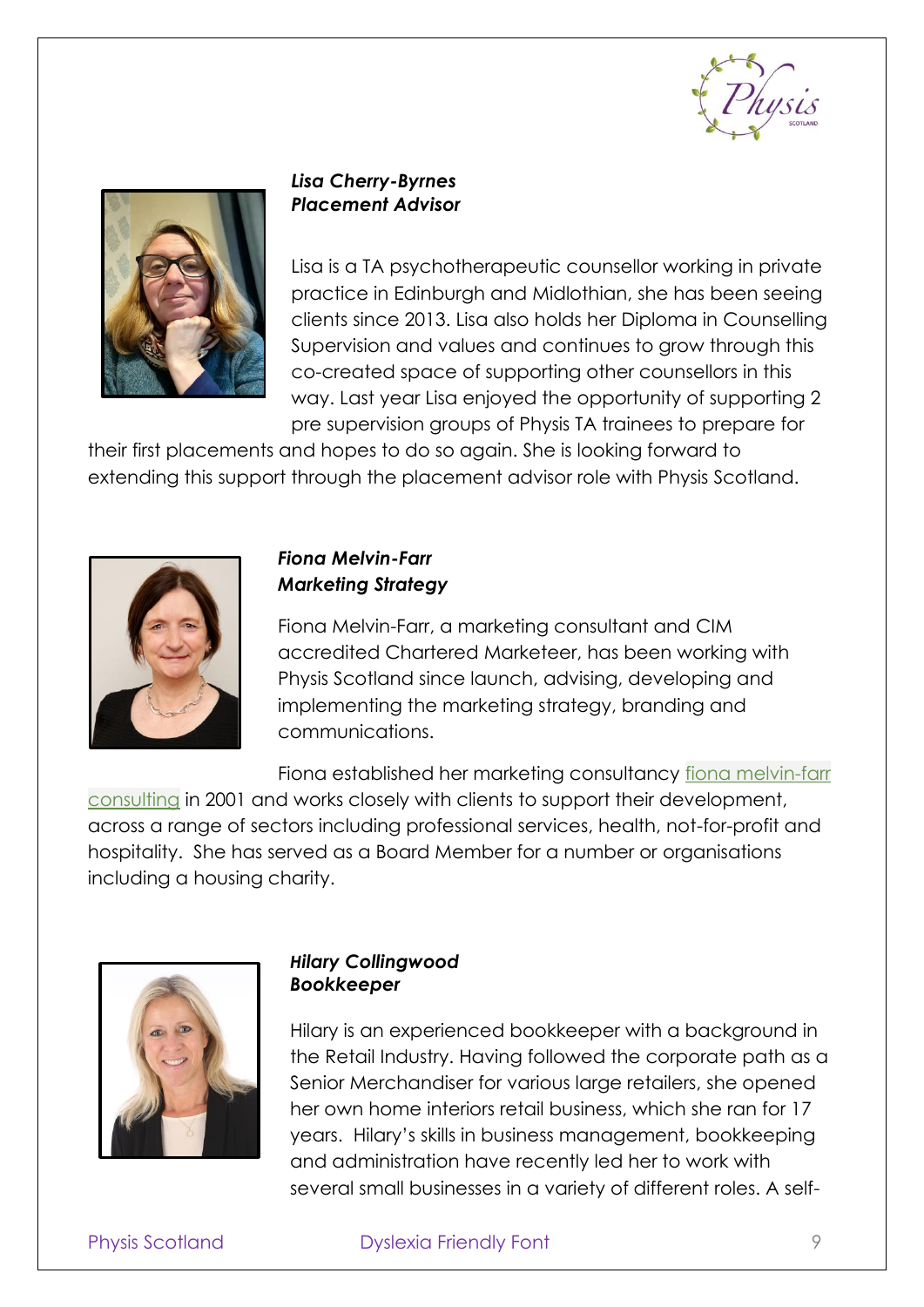

confessed number-cruncher with an obsession for detail, Hilary has recently joined the Physis Scotland team as a freelance bookkeeper.

## <span id="page-10-0"></span>**Training Staff**



## *Ronen Stilman, TTA Advanced Year 3 Core Tutor and Extended Training Group Tutor*

Ronen TTA(P) MSc (TA psychotherapy) is a UKCP accredited psychotherapist, supervisor and trainer, working with individuals, couples and practitioners in his Edinburgh centre practice and in Cyberspace. He has a keen interest in Humans and how they relate and identify, integrating his

background in technology and organisational change.



## *Helen Rowland, TSTA Exam Preparation Group Tutor, Reading Group Facilitator and Visiting Tutor*

Helen is a Transactional Analysis psychotherapist, supervisor, and trainer, based in Innerleithen in the Borders. She has been [practising](http://www.helenrowland.co.uk/) since 1997 and has a special interest in cross modality and contemporary

forms of psychotherapy and counselling that focus on the use of self and the therapeutic relationship.

Helen has been practising online since 2018, offering supervision, training, and CPD in large and small groups online. She is a co-editor of the Transactional Analysis Journal, and is also the CTA Written Exam Co-ordinator, along with Rebecca Davies, PTSTA.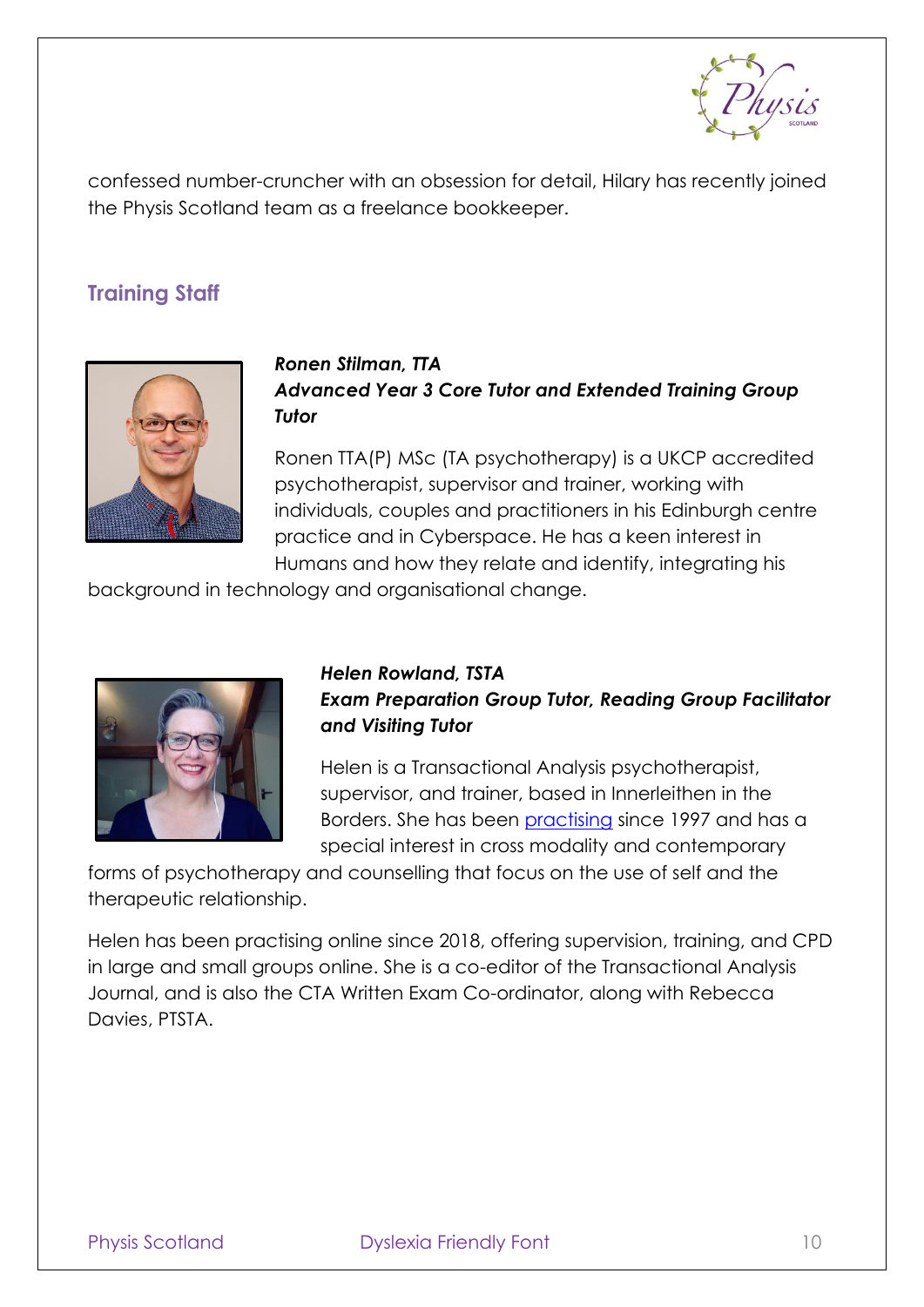



### *Nicky Worrell, TSTA Diploma in Counselling Supervision Tutor*

Nicky is a UKCP registered psychotherapist, supervisor and trainer.

Nicky has been in practice since 2004 and has a special interest in supervision. She has a private practice based in Winchester working with clients and supervisees and is a Foundation Year Tutor at Peter Symonds College. Nicky is also a member of the UKATA Ethics Committee.



#### *Susie Hewitt, TSTA Certificate in Facilitating and Working with Groups Tutor*

Susie works with individuals, couples and families and runs several psychotherapy groups in her [private practice](https://www.susiehewitt.co.uk/) in North Manchester. Susie graduated with her MSc in TA Psychotherapy at Middlesex University in July 2017 and was endorsed as a Provisional Teaching and Supervising Transactional Analyst (Psychotherapy) in August 2017 in

Berlin. Susie is a Primary Course Tutor at the Manchester Institute of Psychotherapy, and was a Core Tutor at Physis Scotland for 3 years.

## <span id="page-11-0"></span>**Visiting Tutors**



## *Bev Gibbons, TSTA Visiting Tutor*

Bev is a Transactional Analysis Psychotherapist, Supervisor and Trainer and also has a BA (Hons) in Integrative Counselling. She works in private practice and has served as Chair of the UKATA Council. Bev is passionate about getting TA 'out there' so that as many people as possible are aware of it and can have the opportunity to experience themselves positively through its great potential to transform.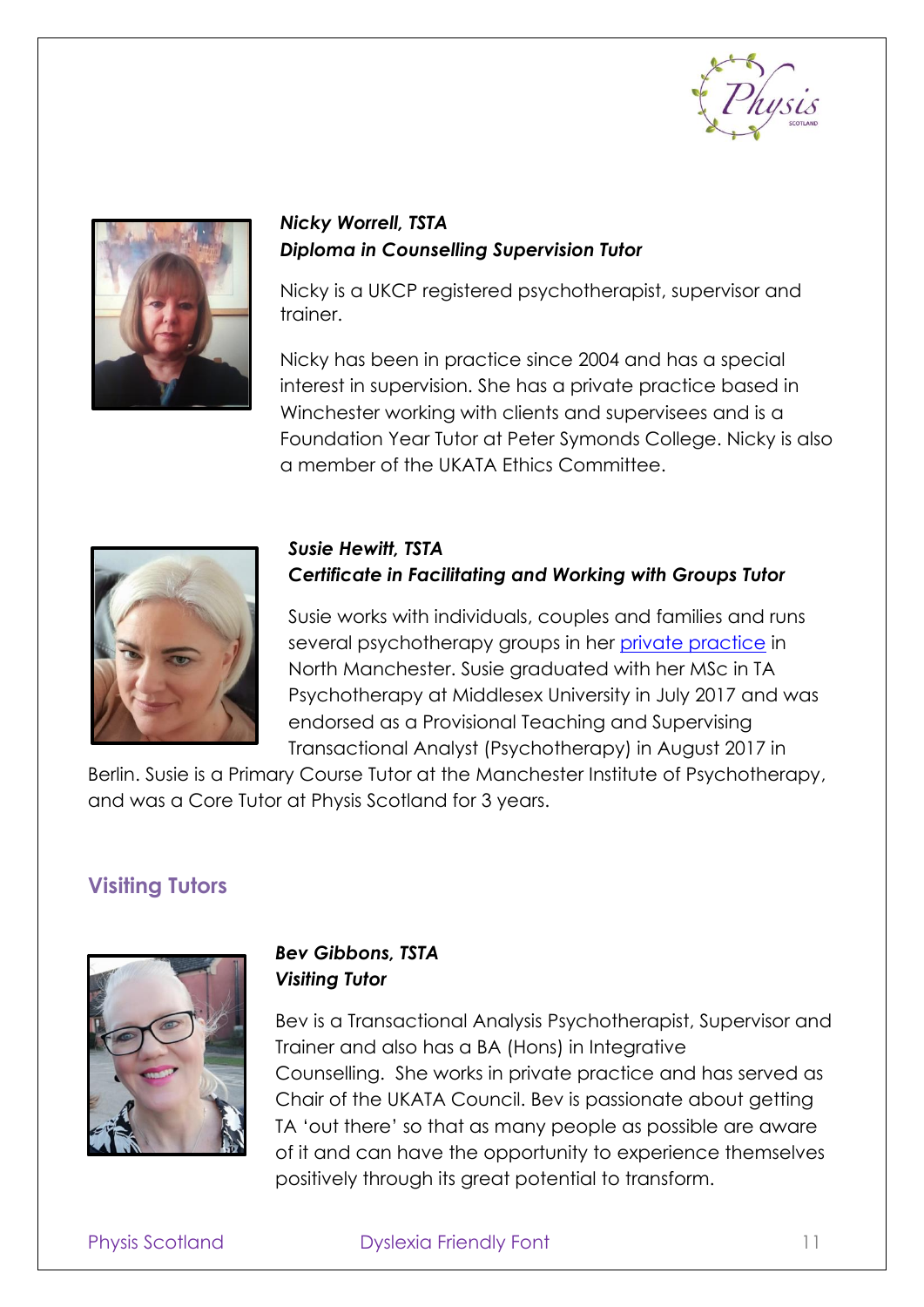



## **Margaret Webb, PTSTA** *Visiting Tutor*

Margaret is a Transactional Analysis Psychotherapist, Supervisor and Trainer based in Glasgow. Prior to training as a therapist Margaret was a secondary school teacher in mainstream and in special educational needs. On leaving teaching Margaret worked as a counsellor in an NHS

Primary Care Mental Health Team where she used TA to develop group and oneto-one interventions for patients suffering anxiety and depression and mild to moderate mental health difficulties. Margaret currently has a [private practice](http://margaretwebb.co.uk/) in Glasgow offering counselling, psychotherapy, supervision and training.



#### *Paul Redpath, PTSTA Visiting Tutor*

Paul is a Transactional Analysis psychotherapist, trainer and supervisor with a *private practice* based in Edinburgh. He worked in secondary education in London for many years as he developed his interest in counselling and psychotherapy. He trained in humanistic psychotherapy at Spectrum in London as well as studying psychodynamic counselling in Vancouver and mindfulness psychotherapy at The Karuna

Institute in Devon. Transactional Analysis is the foundation of his work because of its accessible and sophisticated theoretical framework which provides for him a clear way of thinking about human personality and growth.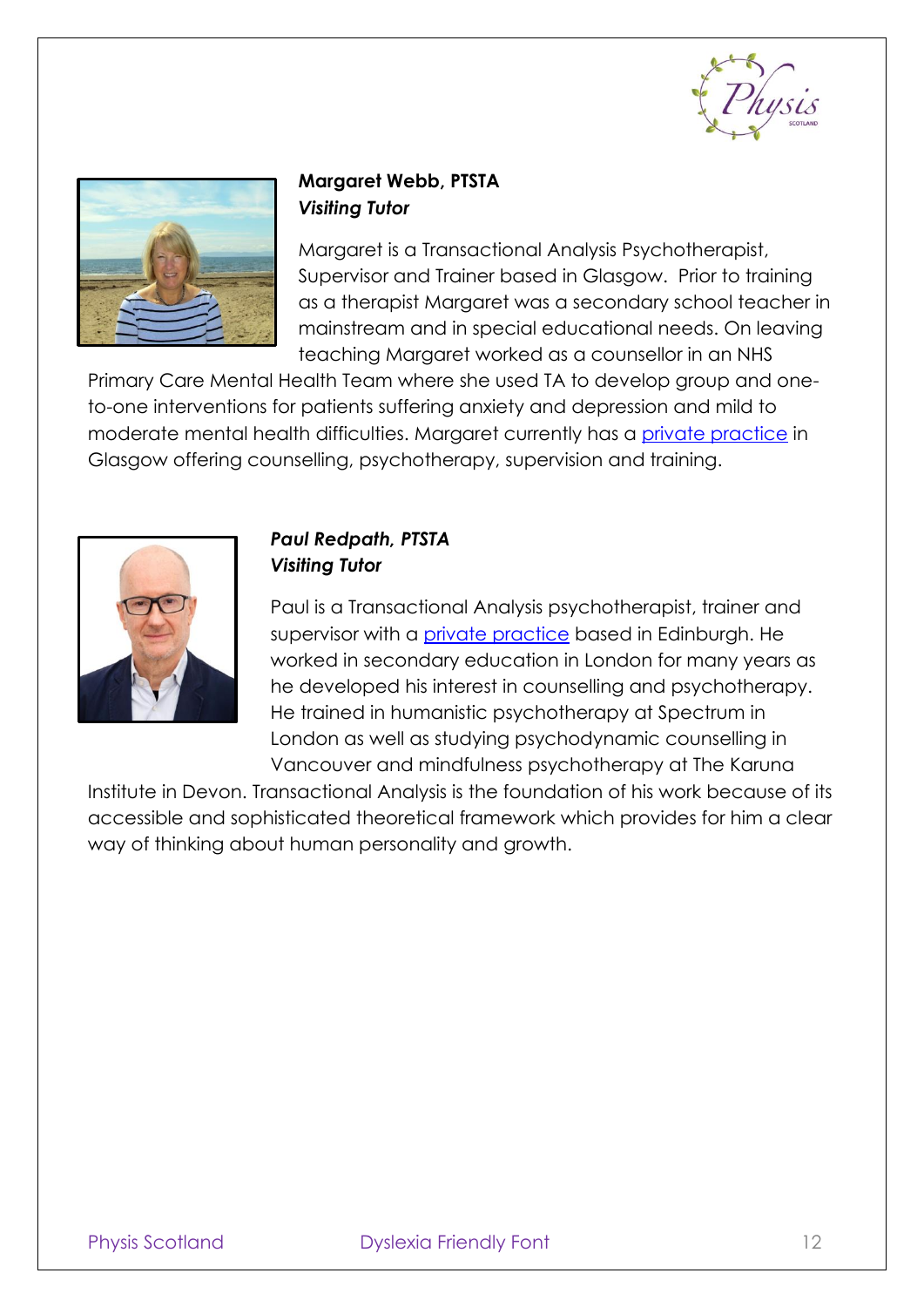

## <span id="page-13-0"></span>**THE TRANSACTIONAL ANALYSIS TRAINING PROGRAMME**

Our training programme is designed to offer you the broadest range of options possible. You can aim simply to complete the COSCA validated Diploma in Counselling using TA, and once you have completed the 3 years training required for the Diploma (Foundation and Advanced Years 1&2), you may decide to follow the pathway to becoming a TA Psychotherapist registered with UKCP.

On successful completion of the CTA exam, you can decide to approach the Berne Institute in Nottingham and access their APL process to receive an MSc in TA Psychotherapy, should you wish to gain this kind of academic recognition for your qualification.

## <span id="page-13-1"></span>**STEPS ALONG THE WAY**

- A prerequisite for entering any TA training course is completion of the 2-day TA101 Introduction to Transactional Analysis. This will introduce you to TA theory and give you a sense of the style of training that you will experience throughout your training journey.
- The Foundation Certificate course includes a three-day Introduction to Counselling Skills module. The complete Foundation Year training is twenty days. As well as the three-day introduction to TA counselling skills course there are eight weekends of training in Transactional Analysis theory and application with an emphasis on experiential learning and personal development within the training group, plus one day of "whole programme training experience" known as the Physis Get Together Day, shared with the other Physis Scotland groups.

On successful completion of the Foundation Certificate training, measured by attendance, completion of assignments, and personal development, you may apply for advanced training for the TA Psychotherapeutic Counselling Diploma and the ultimate qualification as a Certified Transactional Analyst. There is a total of 3 years of Advanced Training required for the CTA core training, 2 years for the Diploma. These advanced groups meet for 20 days per year including one day of "whole training programme experience".

• Counselling trainees may exit from the programme with the COSCA Diploma at the end of Advanced Year 2, if you have completed the required number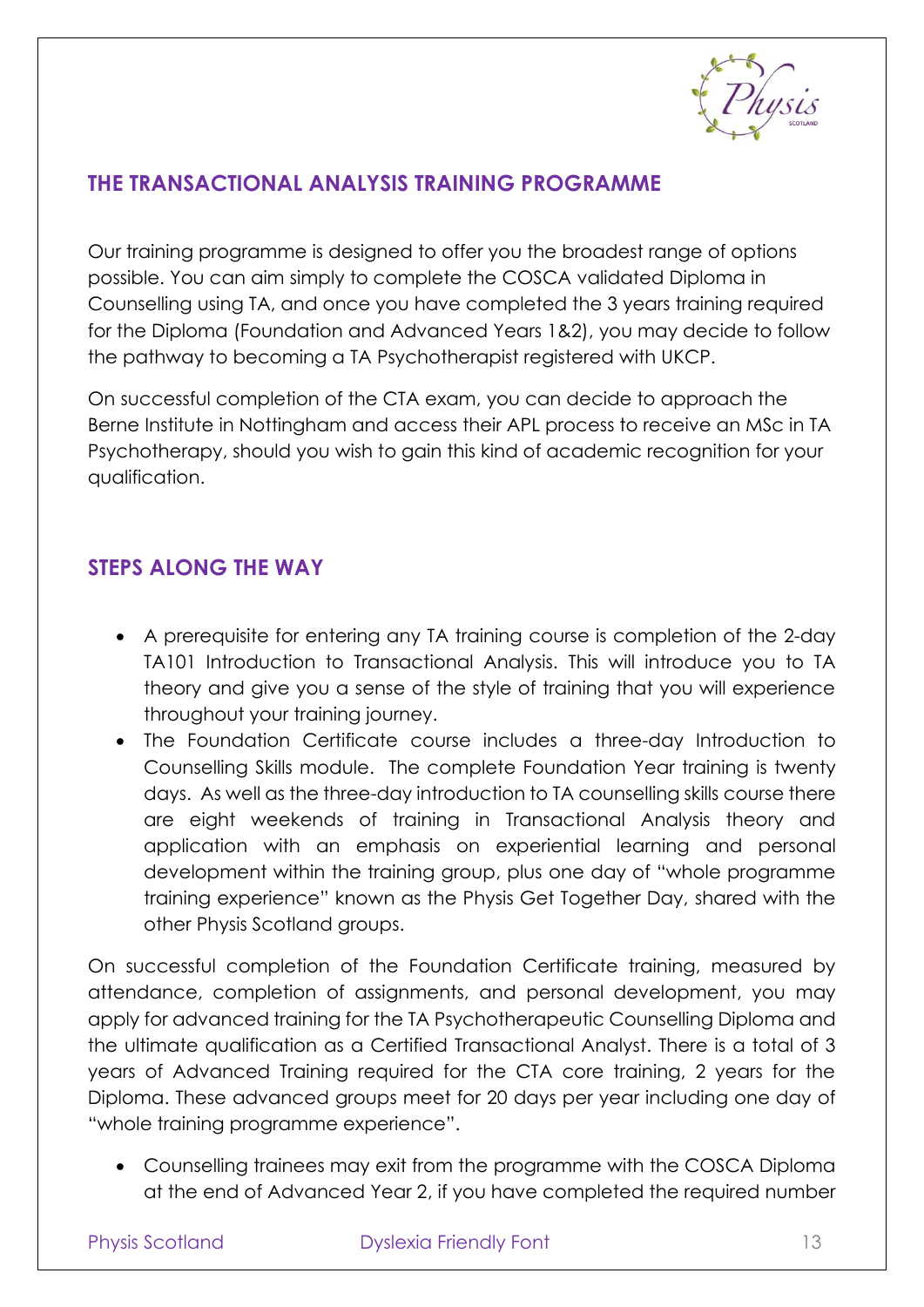

of hours of practice as a trainee counsellor and successfully completed the Diploma Examination.

- Also, at any point from the start of Advanced Year 1 you may choose to aim for the CTA qualification. The CTA and the Diploma follow the same academic pathway throughout the first 2 advanced years of training. The CTA pathway adds a 3rd year of Advanced training and is completed by attendance at an Exam Preparation Group to support your journey to the final Certified Transactional Analyst exam and registration as a psychotherapist with UKCP.
- In either case you can complete the requirements for the COSCA Diploma along the way, obtaining a psychotherapeutic Counselling qualification recognised by COSCA and BACP, and providing a professional credential that can be useful to those setting up in private practice.
- We also offer supported pathways to becoming an Accredited Counsellor with either COSCA or BACP – this follows the same basic training programme and then support to acquire the additional hours of clinical experience after completion of the Diploma, and to complete the case study and application process required by both organisations in order to gain Accredited status.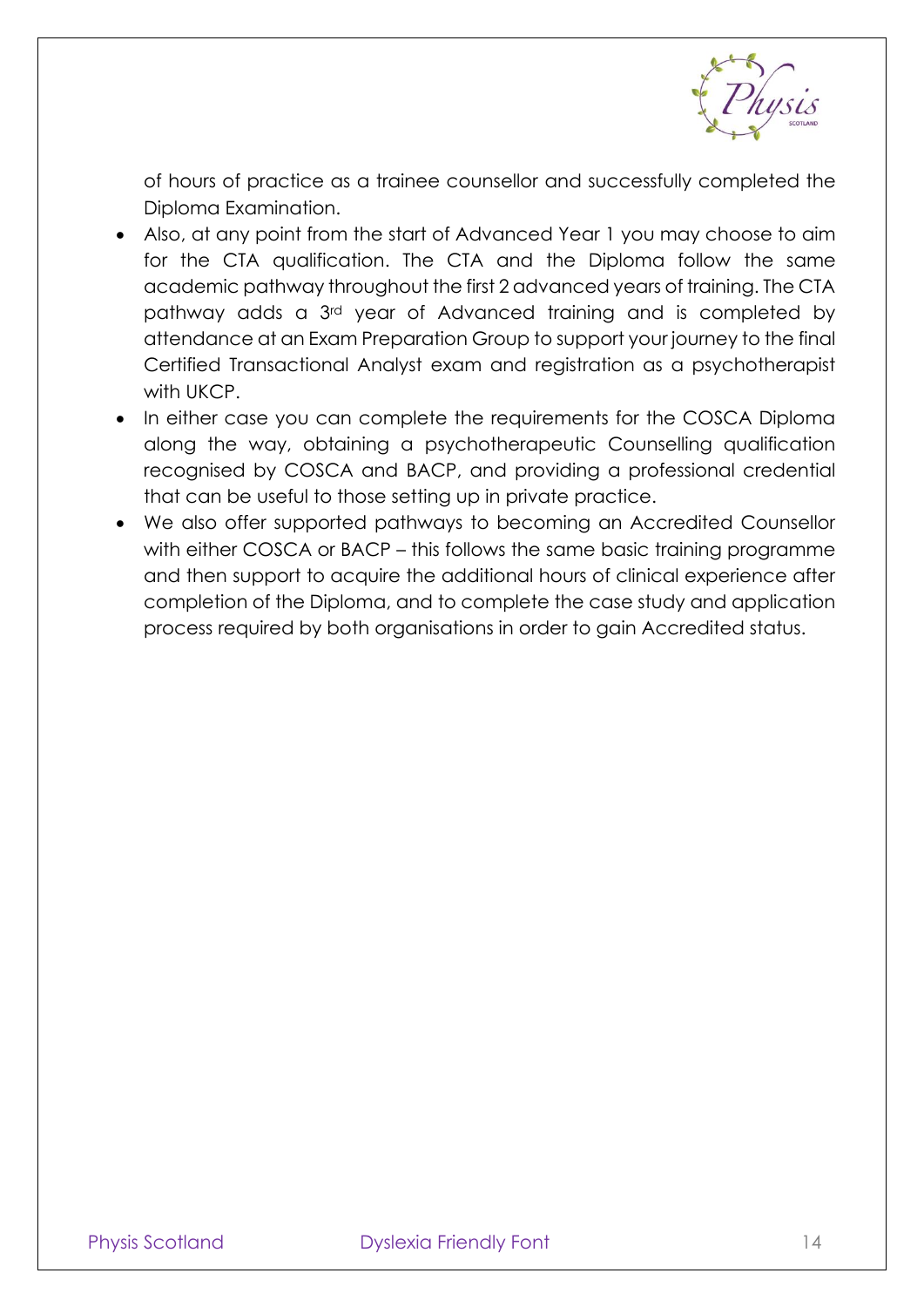

## <span id="page-15-0"></span>**PATHWAYS THROUGH THE TA TRAINING PROGRAMME**

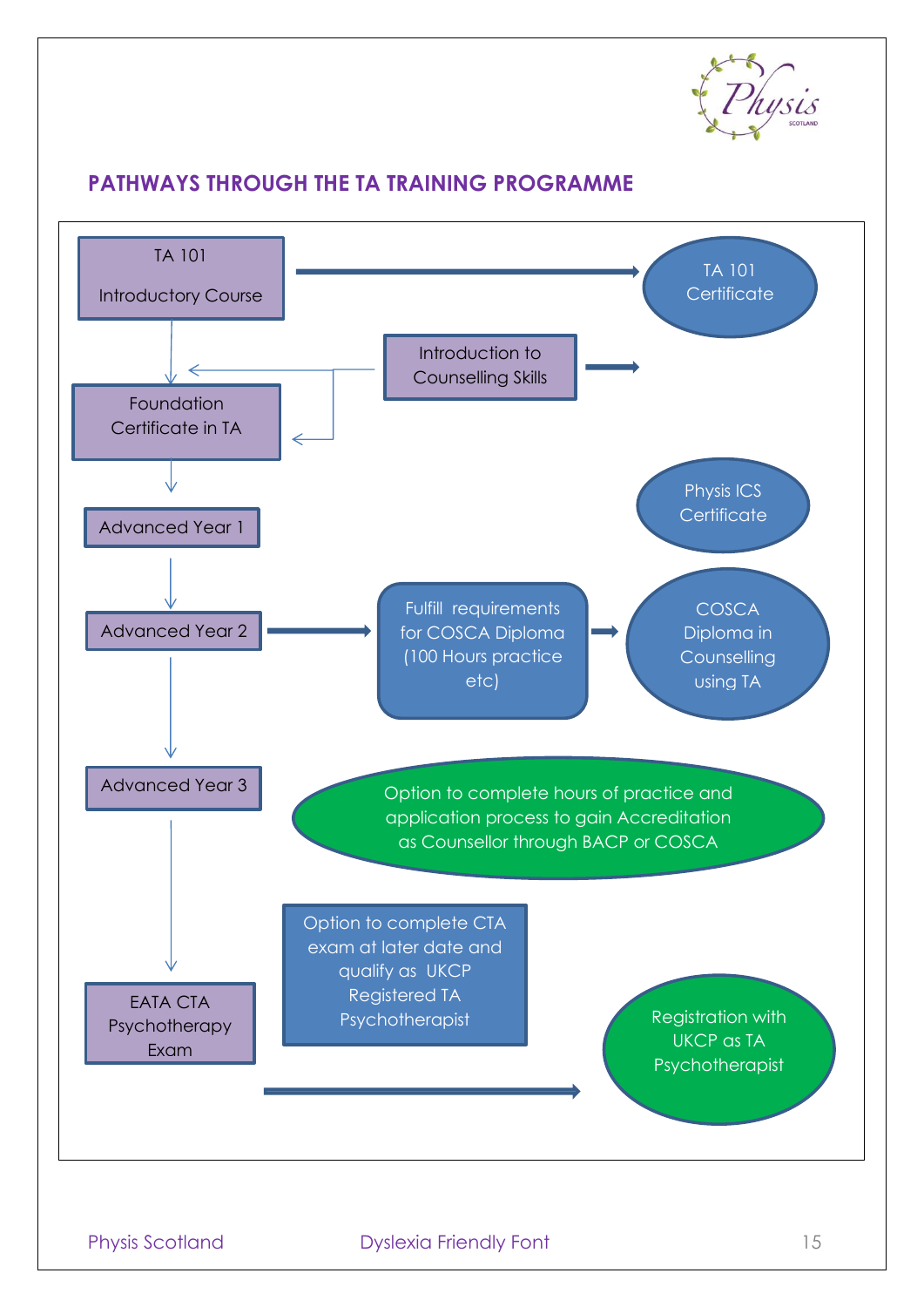

## <span id="page-16-0"></span>**PERSONAL THERAPY**

As soon as you have decided to continue your TA training beyond Foundation Year, you must begin your own personal therapy and have begun regular therapy before completing the Foundation Year. Attending therapy throughout your training is a requirement of all our advanced courses (40 hours per year with a UKCP registered psychotherapist, preferably offering TA psychotherapy or another form of Humanistic and Integrative psychotherapy). For those planning to become TA psychotherapists, the requirement is 40 hours therapy per year for a minimum of 4 years with a UKCP registered psychotherapist and remaining in ongoing therapy throughout the training process.

## <span id="page-16-1"></span>**PRACTICAL COUNSELLING EXPERIENCE**

At some point during Advanced Year 1 you will be required, when you and your year trainer agree that you are ready and have a sufficient level of basic counselling skills, to find a voluntary placement where you can gain experience as a trainee counsellor. As soon as you start to see clients you will be required to have meetings with a clinical supervisor who will support you in developing your work as a counsellor, monitor how you are integrating theory and skills, and enable you to develop your awareness of your own and your clients' intrapsychic and interpersonal processes. Physis Scotland provides a list of qualified TA supervisors, along with updates regarding their fees and availability. Your contract for supervision is made between you and your supervisor directly.

In order to complete your COSCA Diploma you will have completed 100 hours working as a counsellor in a voluntary placement.

## <span id="page-16-2"></span>**BECOMING A TRANSACTIONAL ANALYSIS PSYCHOTHERAPIST**

The Physis Scotland training programme is designed to meet the requirements of the TA validating bodies (UKATA and EATA) and to comply with the requirements of UKCP.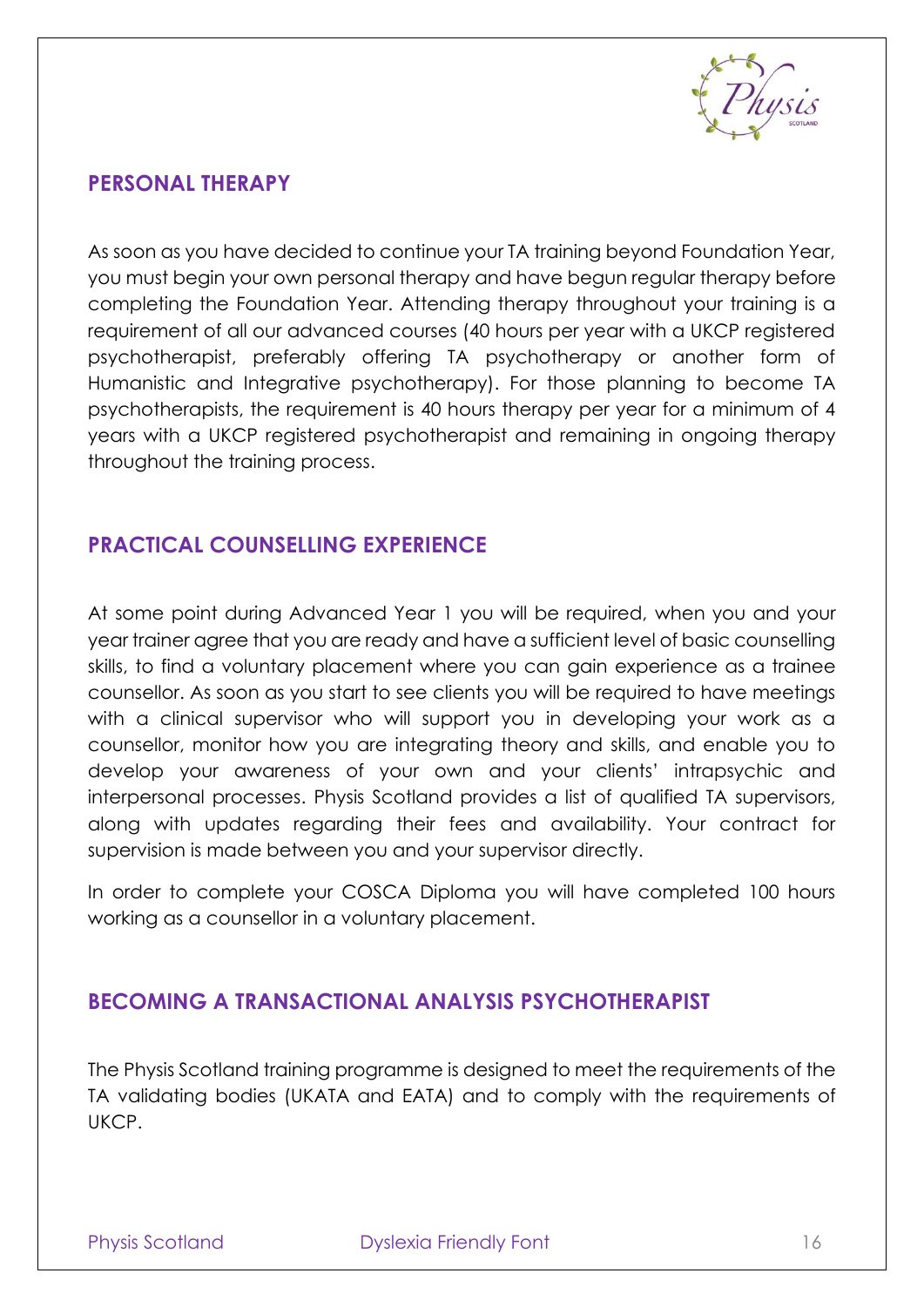

Registration with the UKCP as a psychotherapist is achieved by passing the CTA examination set by EATA and organised in the UK by UKATA and is subject to fulfilment of practice requirements.

The CTA exam has 2 parts, first an open book written examination comprising four written sections including a case study and theory essays. On receiving a pass for your written exam, candidates attend an oral examination where they demonstrate their competence as a practising psychotherapist. Once both examinations have been passed, you will be awarded the qualification of Certified Transactional Analyst and registered with the United Kingdom Council for Psychotherapy as a Psychotherapist.

## <span id="page-17-0"></span>**EXAM PREPARATION GROUP**

Psychotherapy qualification requires the completion of considerable supervised practice and for this reason the process is inevitably longer than counselling training. Psychotherapy trainees prepare for the CTA by attending an exam preparation group which runs for a full day regularly during the training year (September to July). Group size is limited, enabling a structured and focussed process to develop the skills, theoretical integration, case study presentation and oral exam practice that will be required to complete the CTA.

In view of the length of training necessary for the psychotherapy qualification many trainees undertake the psychotherapeutic Counselling Diploma as a steppingstone on the route thus gaining a recognised qualification in three years of training.

As a further interim qualification, trainees can access support in preparing for Accreditation as a Counsellor with COSCA or with BACP. Both organisations require that applicants have worked as counsellors for some time post Diploma and completed 450 hours of client work at the time of application for Accredited status.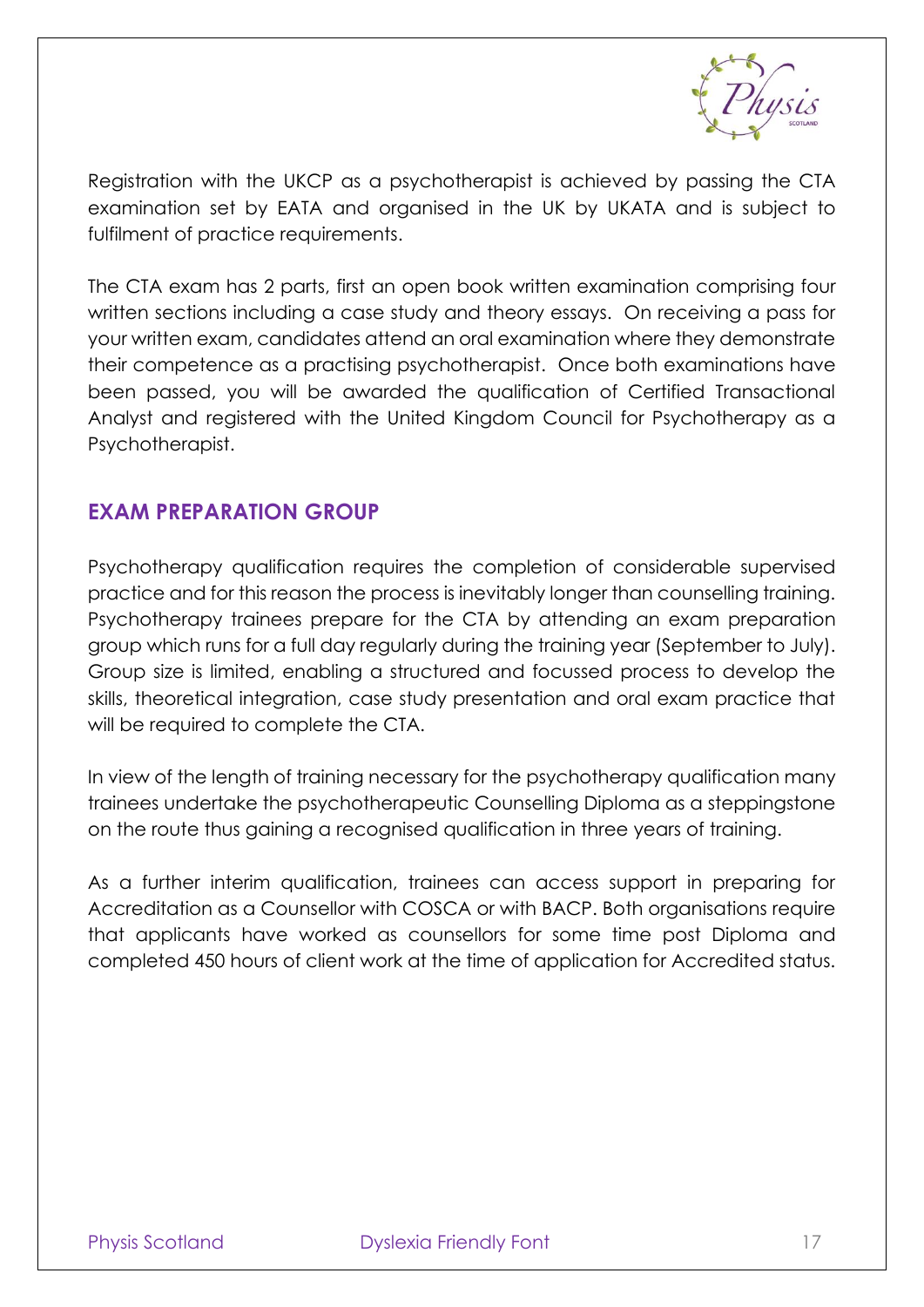

## <span id="page-18-0"></span>**ENTRY TO COURSES**

#### **Foundation Certificate in TA**

- A prerequisite for entering any TA training course is completion of the 2 day TA101 Introduction to Transactional Analysis. This will introduce you to TA theory and give you a sense of the style of training that you will experience throughout your training journey.
- All applicants for the Foundation year of TA training will be required to complete an application form and attend for interview.
- The Foundation Year course includes a three-day introduction to counselling skills. If you have a previous counselling qualification recognised by COSCA you can apply for exemption from these 3 days.

#### **COSCA Diploma in Counselling using TA**

- Successful completion of the Foundation Certificate
- Endorsement by the Foundation year Trainer as ready for further Counselling training
- This training is delivered at a post graduate level and the entry conditions are the same as for TA psychotherapy courses.

All TA trainees must demonstrate suitability for further training before they can be accepted into advanced training groups.

#### **Psychotherapy Training**

- The general requirement is an honours degree or equivalent. Equivalence is applied where the applicant can demonstrate professional and life experience commensurate with practice in these professions and an ability to study at master's level.
- Suitability for counselling and psychotherapy training and practice.
- In addition, applicants should show a willingness to engage in personal development by both their engagement in the training group and by entering personal therapy. Personal work is a requirement for all counselling and psychotherapy training courses.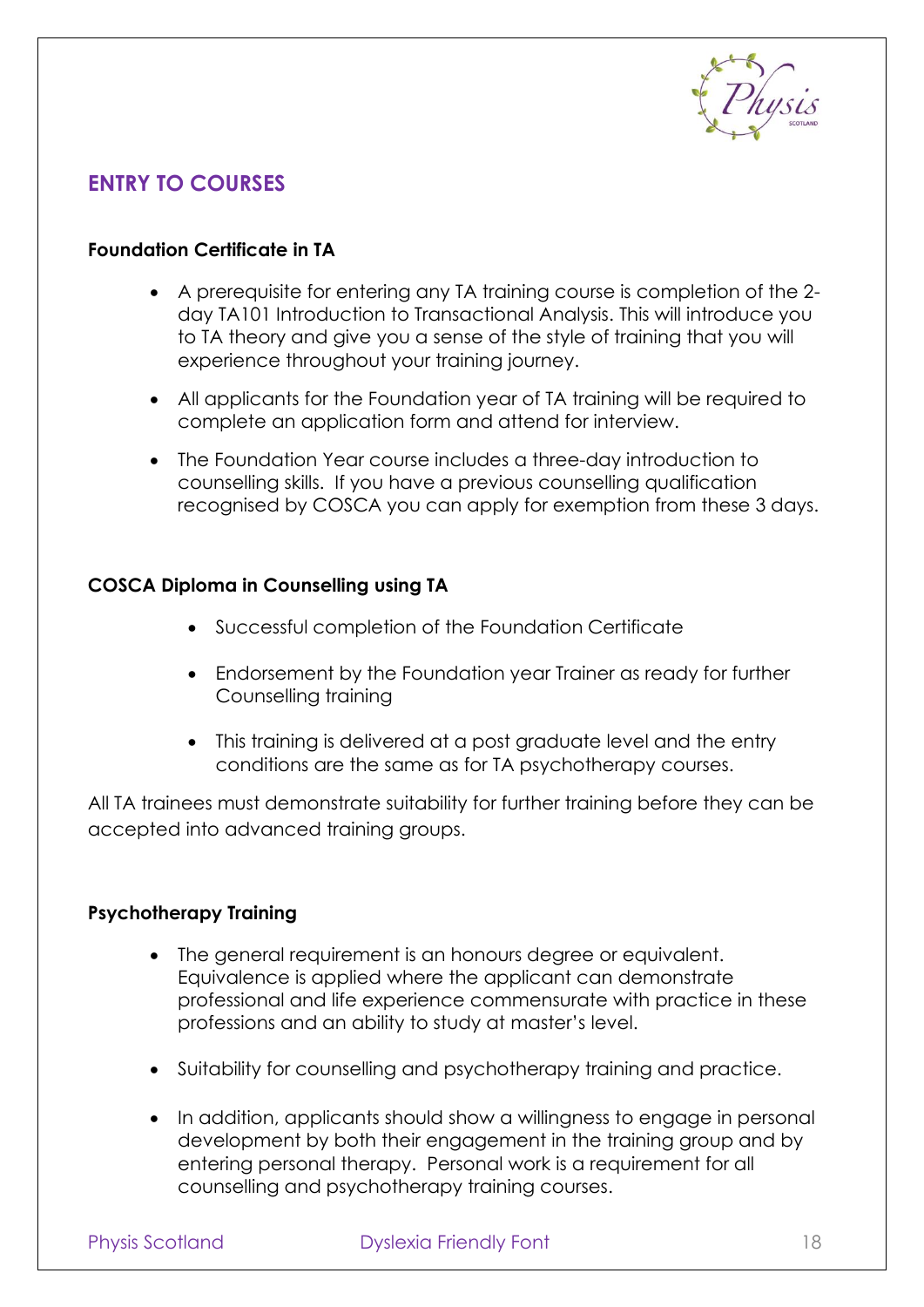

#### **Exceptions**

The normal requirements for entry to a training programme are detailed above. Where a prospective candidate cannot fulfil these criteria, entry may still be possible where equivalent professional and life experience is evident. All trainees are required to demonstrate during Foundation Certificate training that they have the ability to study at master's level; acceptance into advanced training is based on this.

#### **Recognition of Prior Learning**

In specific circumstances, students may be eligible to apply for recognition of prior learning, following the procedures laid down in the Physis Scotland Training Handbook. Each case is assessed on its merits; the following general criteria apply:

#### **TA Counselling and Psychotherapy Courses**

Completion of Foundation Year Training at another UKATA Registered Training Establishment completed within the previous three years can be recognised. We require evidence of successful course completion, marked copies of written work and a reference from the training establishment. Additional criteria may apply where the training was completed outside of the UK.

## **TA Counselling Training**

Holders of a COSCA recognised counselling certificate may claim a small discount in recognition of their prior learning. The full year's training is recommended as counselling skills will be integrated with TA theory throughout.

#### **TA Training in General**

<span id="page-19-0"></span>Completion of a TA101 introduction to TA is a pre-requisite for entering training. A TA101 certificate from any training establishment recognised by EATA or ITAA will be accepted subject to its completion within the preceding five years.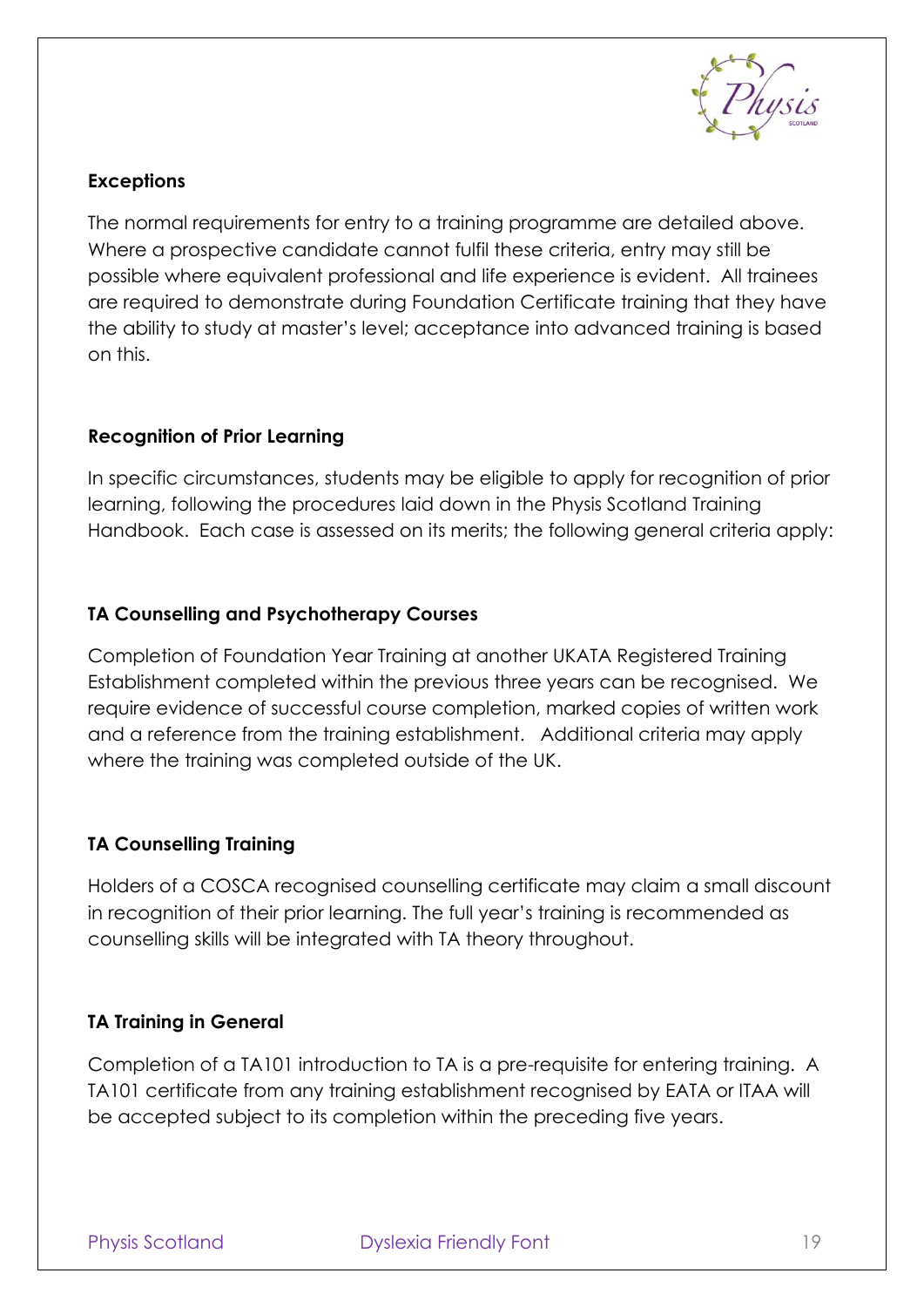

## **PROFESSIONAL REGISTRATION AND ACCREDITATION**

#### **Diploma in Counselling using TA (COSCA)**

For accreditation as a counsellor with COSCA, both minimum practice hours and length of practice is required. Successful entrants for the COSCA Diploma will need to achieve the required practice hours before applying for accreditation. COSCA have a 2 year post qualifying period before a counsellor may apply for accreditation. Trainees may choose to use their Diploma as evidence of qualification for BACP Membership and Accreditation. BACP also have a delay post Diploma, and a requirement of completion of 450 practice hours before they will accept applications for Accreditation.

#### **TA Psychotherapy**

Students who complete the psychotherapy training and pass the CTA exam will have also to have fulfilled the criteria for registration as a psychotherapist with UKCP. For details of the specific requirements for UKCP registration please see that section of our website [www.physisscotland.co.uk](http://www.physisscotland.co.uk/)

## <span id="page-20-0"></span>**DIPLOMA IN COUNSELLING SUPERVISION**

Physis Scotland offers in depth, dynamic and intensive training in the theory and practice of supervision for counsellors and psychotherapists. The course offers an opportunity to develop your skills as a supervisor whilst gaining a professional qualification.

The Physis Scotland Diploma in Counselling Supervision course is COSCA validated and also has Advanced Specialist Recognition with the National Counselling Society (NCS). The programme is made up of 5 modules delivered over 10 days of training.

This intensive training will enable you to:

- Develop an in-depth knowledge of several models of supervision, both developmental and task focussed
- Establish a clear ethical framework for your work as a supervisor, and enable your supervisees to develop their own ethical thinking and practice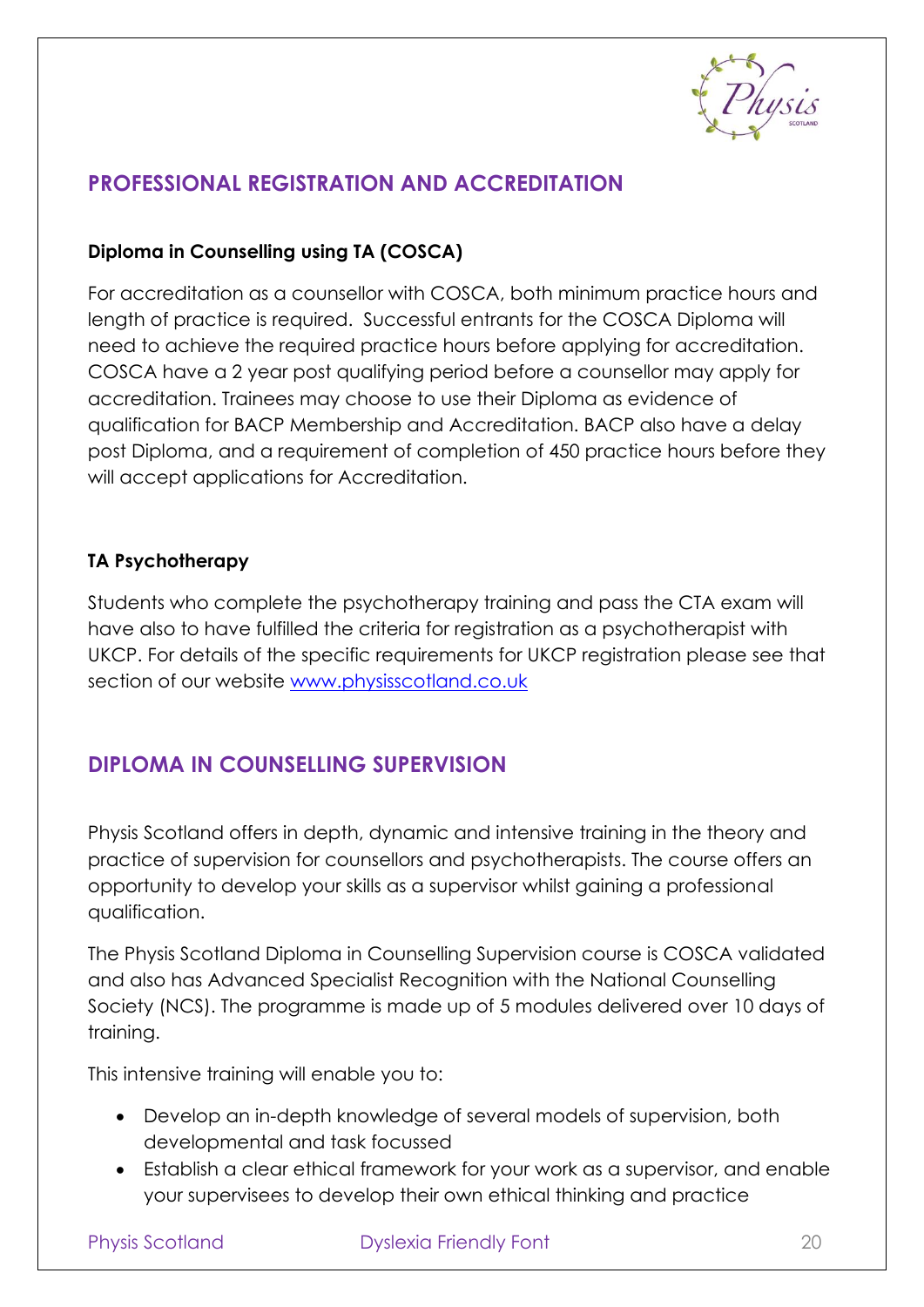

- Understand the differences between therapeutic work and supervision, and be able to work at the boundary of these aspects whilst maintaining the role of supervisor
- Learn supervision skills for working with both novice and experienced counsellors, and apply appropriate interventions to working with both groups
- Understand and critique applications of supervision for both individual and group supervision
- Develop your identity as a supervisor based on your own philosophy of supervision.

## <span id="page-21-0"></span>**ENTRY TO DIPLOMA IN COUNSELLING SUPERVISION**

Applicants must have a COSCA Diploma in Counselling or equivalent minimum level of counselling/psychotherapy training, have worked as a counsellor or psychotherapist for two years post Diploma qualification and completed at least 450 hours of practice as a counsellor or psychotherapist. Applicants must also be in ongoing supervision for their clinical practice.

In addition, applicants must be either practicing as a supervisor or will have the opportunity to supervise at least 2 supervisees working with adults over the duration of the course. Applicants currently not practicing as a supervisor will be supported in identifying the placement setting where they will acquire the 24 hours of supervised supervision required for the Diploma award and will have a "supervision of supervision" contract in place with a Physis Scotland approved supervisor, before commencing the training.

#### **Recognition of Prior Learning**

<span id="page-21-1"></span>In specific circumstances, students may be eligible to apply for recognition of prior learning, following the procedures laid down in the Physis Scotland Training Handbook. Each case is assessed on its merits. Please contact Olivia Burroughs, Physis Scotland Administrator by email for further information [enquiries@physisscotland.co.uk](mailto:enquiries@physisscotland.co.uk)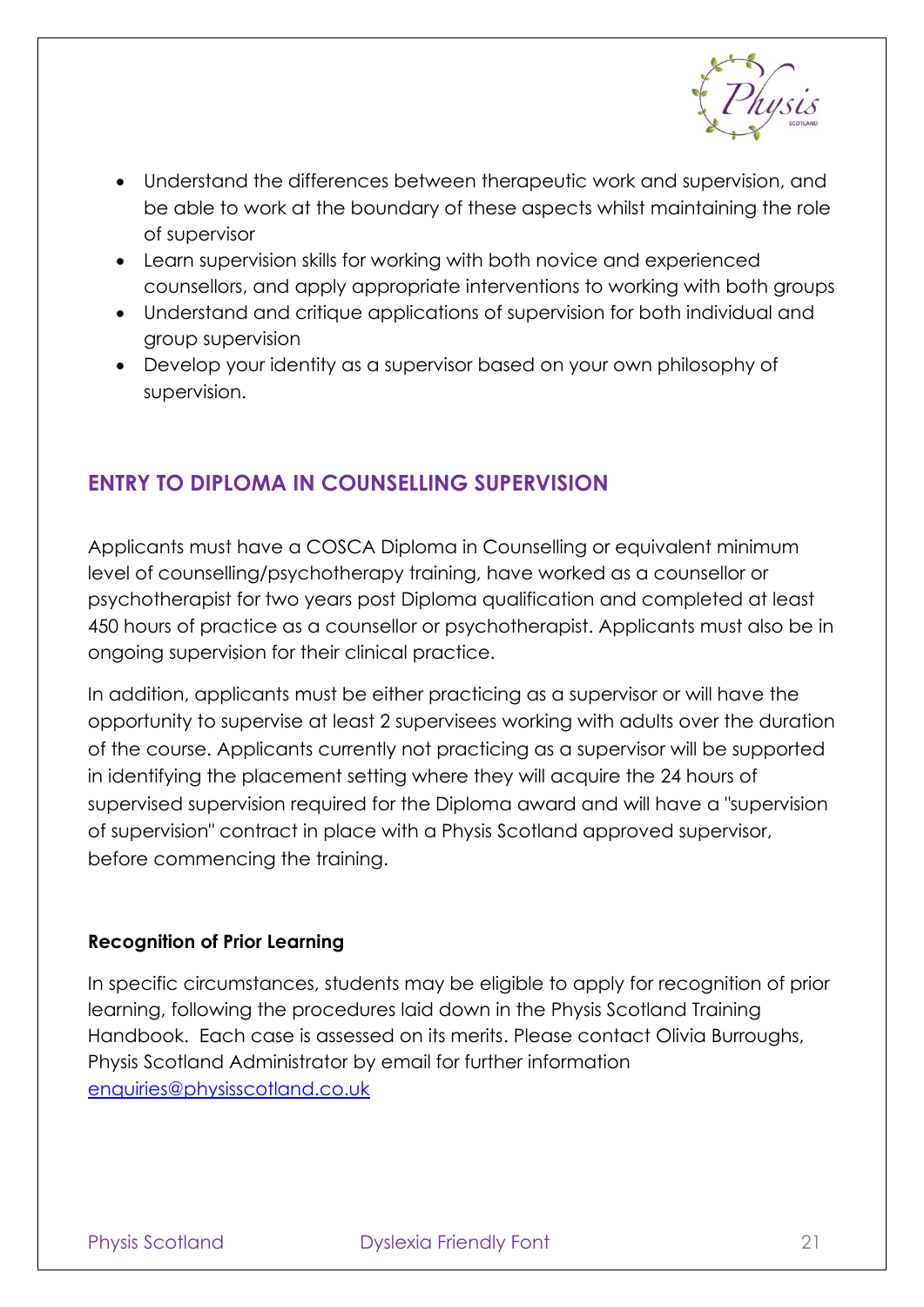

## **DIPLOMA IN COUNSELLING SUPERVISION FEES**

A total fee of £1200 is payable for the Diploma course.

A deposit is required to secure your place. The balance may be paid in full before the start of the course or spread over 3 further instalments.

Please note: fees for 4 hours of "supervision of supervision" are not included and are a matter for agreement directly with your supervisor. Physis Scotland holds a list of suitably qualified and experienced supervisors who are willing to supervise student supervisors on the Diploma course.

For more information, a course handbook and an application form for the Diploma in Counselling Supervision, please contact Olivia Burroughs by email at [enquiries@physisscotland.co.uk](mailto:enquiries@physisscotland.co.uk) or telephone 07927 557217.

## <span id="page-22-0"></span>**CERTIFICATE IN COUPLES WORK**

Physis Scotland offers in depth, dynamic and intensive training in the theory and practice of couples work for counsellors, psychotherapists and coaches. The course offers an opportunity to develop your skills as a couples counsellor/therapist whilst gaining a professional qualification.

The Physis Scotland Certificate in Couples Work course will be delivered over 6 days of interactive and experiential training, over a 3-month period.

The Physis Scotland 2023 Certificate in Couples Work will be a mix of in-person and online training weekends. The first training weekend will take face-to-face in Physis Scotland's premises at 22 Drumsheugh Gardens, EH3 7RN, whilst the second and third training weekends will take place online using Zoom technology, allowing for experiential work in breakout rooms.

This dynamic training will enable you to:

• Explore the ways in which couples work is different from individual therapy (a 'couple' here meaning any two adults in relationship, including family and friend couples).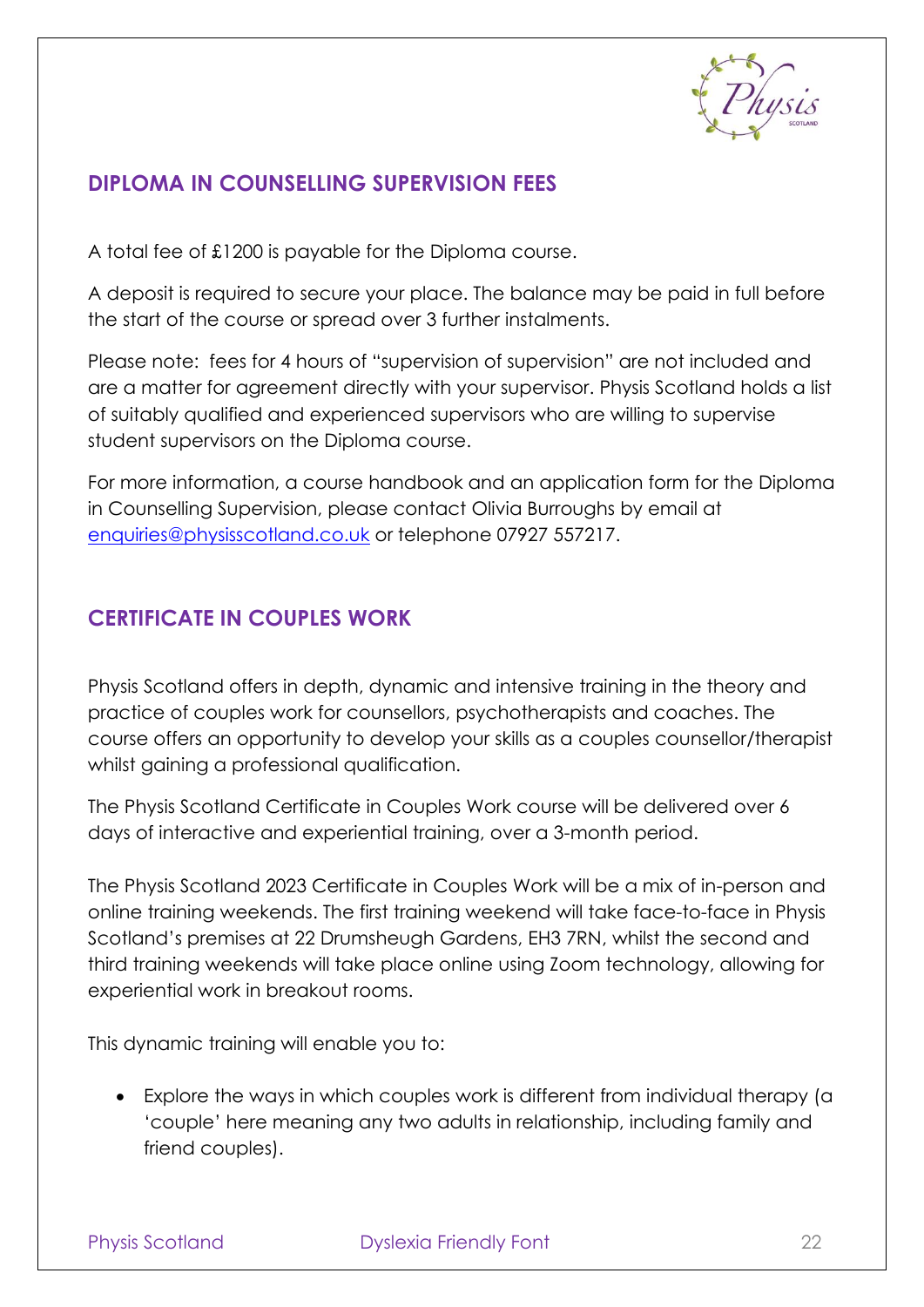

- Introduce you to *The Key to Couple Work*, a robust eight-session model for working with couples, devised by Jennie Miller and incorporating Transactional Analysis theory.
- Explore all key aspects of couples work, including: essential skills; boundaries with couples; how to facilitate connection; understanding what aspects of couples work may be most challenging to you, the practitioner.

## <span id="page-23-0"></span>**ENTRY TO CERTIFICATE IN COUPLES WORK**

Applicants for this course must have completed 200 hours of supervised counselling practice or equivalent in other fields, for example coaching or organisational work. Whilst this course will draw on aspects of Transactional Analysis theory, no prior knowledge of TA is required to undertake the course.

## <span id="page-23-1"></span>**CERTIFICATE IN COUPLES WORK FEES**

Certificate fee: £690 (3 taught modules over 3 weekends). £75 deposit plus 3 x £205 if self-funding. If you are being sponsored through your organisation, the fee is £1000 - £75 deposit plus the remaining balance before the commencement of the course.

A deposit as indicated above is required to secure your place. The balance may be paid in full before the start of the course, or spread over 3 instalments if selffunding, paid in April, May, and June. Please complete the appropriate section of the registration form to take up the instalment payments option.

Please note: fees for supervision of your couples work are not included and are a matter for agreement directly with your supervisor.

For more information, a course booklet and an application form for the Certificate in Couples Work, please contact Olivia Burroughs by email at [enquiries@physisscotland.co.uk](mailto:enquiries@physisscotland.co.uk) or telephone 07927 557217.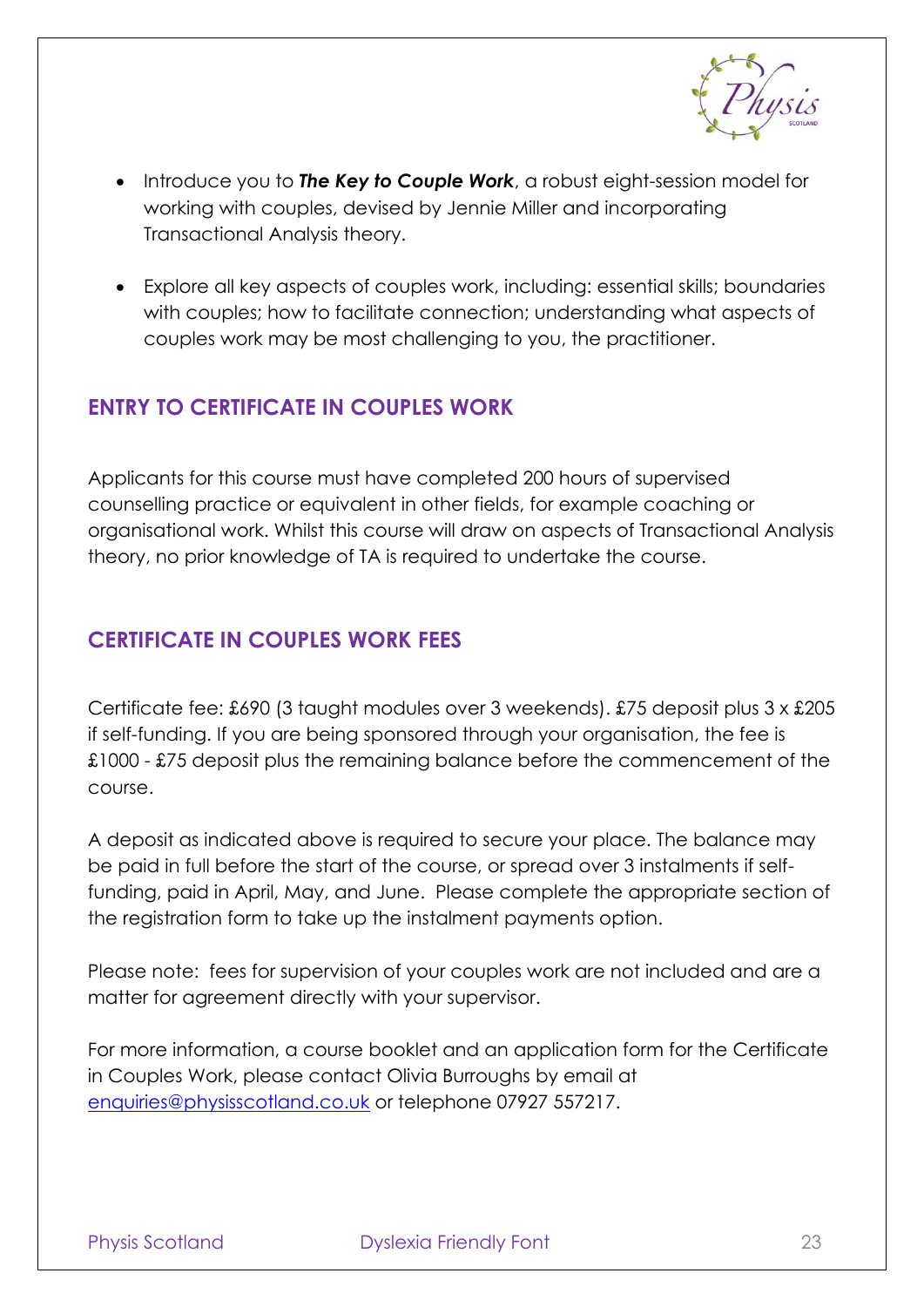

## <span id="page-24-0"></span>**APPLICATION AND BOOKING**

#### **Applying for training courses**

Application for training courses leading to qualification requires the completion of an application form, a personal statement, references and attendance at an interview.

Application forms with the application procedures can be requested by emailing [enquiries@physisscotland.co.uk](mailto:enquiries@physisscotland.co.uk)

All courses are part time and the number of teaching days for each course is shown in the fee table below. In addition to the taught elements the fees include assignments and other elements described in the individual course information.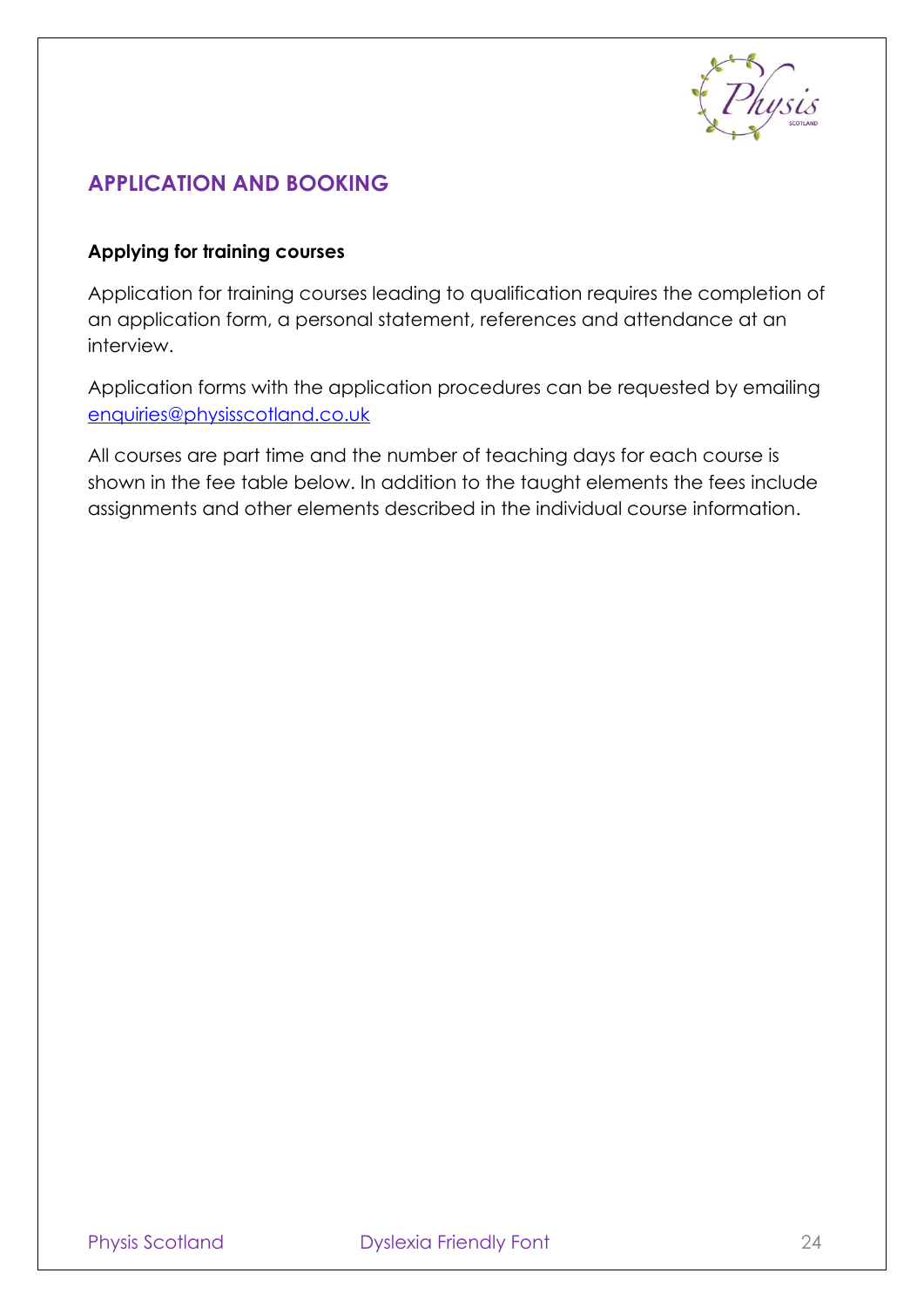

## <span id="page-25-0"></span>**FEES**

| Physis TA Training Course Fees 2022 - 2023                       |                        |                          |                                  |                               |  |
|------------------------------------------------------------------|------------------------|--------------------------|----------------------------------|-------------------------------|--|
| Course                                                           | Total<br>training days | Paying by<br>instalments | Total fee if<br>paid<br>annually | Fees for<br>organisation<br>S |  |
| <b>TA101</b>                                                     | $\mathbf 2$            | N/A                      | 175.00                           | 200.00                        |  |
| <b>TA</b><br>Foundation<br>Year                                  | <b>20</b> (1 year)     | Yes                      | 2200.00                          | 2533.00                       |  |
| Each<br>Advanced<br><b>Training Year</b><br>(on annual<br>basis) | <b>20</b> (1 year)     | Yes                      | 2200.00                          | 2533.00                       |  |
| Diploma in<br>Supervision                                        | 10                     | Yes                      | 1200.00                          | 1500.00                       |  |
| Certificate in<br>Couples<br>Work                                | 6                      | Yes                      | 690.00                           | 1000.00                       |  |

In the event of withdrawal from a course or refused entry to continue a course, all payments for the current year remain due and payable.

**Please ensure you have understood the total cost of the training that you plan to undertake.**

<span id="page-25-1"></span>**You can access a Costing Prompt Sheet to help you with this through our website [www.physisscotland.co.uk](http://www.physisscotland.co.uk/)**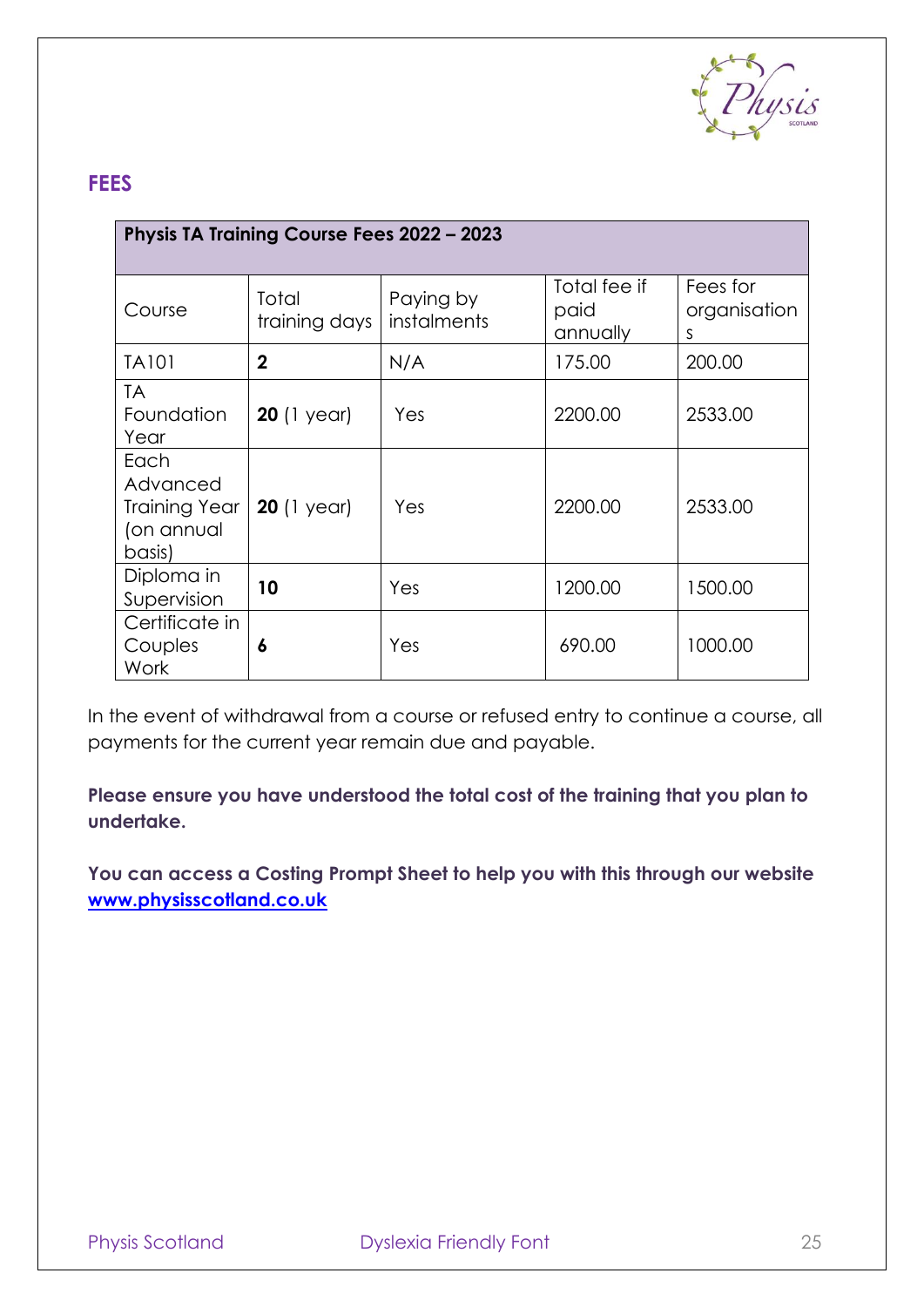

## **OTHER COURSES**

#### **Continuing professional development workshops**

Physis Scotland offers a range of one and two-day workshops aimed at anyone who is working in the field of counselling and psychotherapy. They are suitable for trainees and qualified practitioners alike, presented by experienced therapists who want to share their specialist interest or experience in a particular field. Often they do include TA theory, but usually this is at a level that will be accessible to all.

All our current CPD workshops are available to view via our website [www.physisscotland.co.uk](http://www.physisscotland.co.uk/) or you can view them and book online via our Eventbrite page at [www.physisscotland.eventbrite.co.uk](http://www.physisscotland.eventbrite.co.uk/)

#### **CPD workshop fees:**

These may vary but tend to be set between £85 - £110 for a one-day workshop and £170 - £220 for a 2-day workshop. We offer an 'Early Bird' rate for the first batch of tickets sold, so make sure to book early in order to avoid disappointment.

## <span id="page-26-0"></span>**FURTHER INFORMATION**

Information can be downloaded from a link at the bottom of each of the webpages on our site: [www.physisscotland.co.uk](http://www.physisscotland.co.uk/) Other information may be obtained from the websites of:

- COSCA [www.cosca.org.uk](http://www.cosca.org.uk/)
- UKATA [www.uktransactionalanalysis.co.uk](http://www.uktransactionalanalysis.co.uk/)

Our website and others also carry other useful contact addresses.

Questions and requests for further information should be addressed to the Directors of Training preferably by email [enquiries@physisscotland.co.uk](mailto:enquiries@physisscotland.co.uk) If you wish to discuss any aspect of training with our staff, it will be helpful if the request is made by email indicating the focus of any discussion, your telephone number and times when you can be reached.